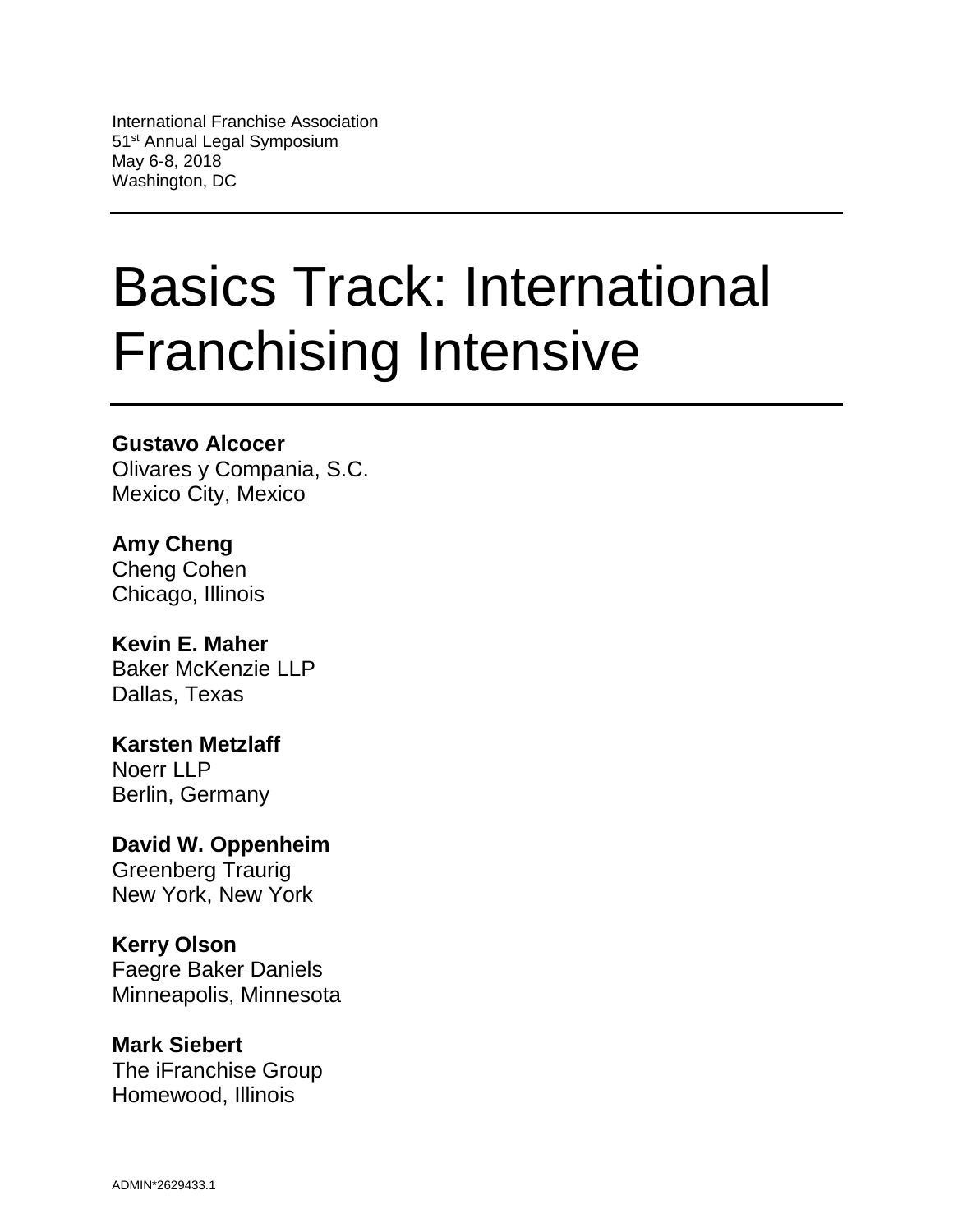## I N D E X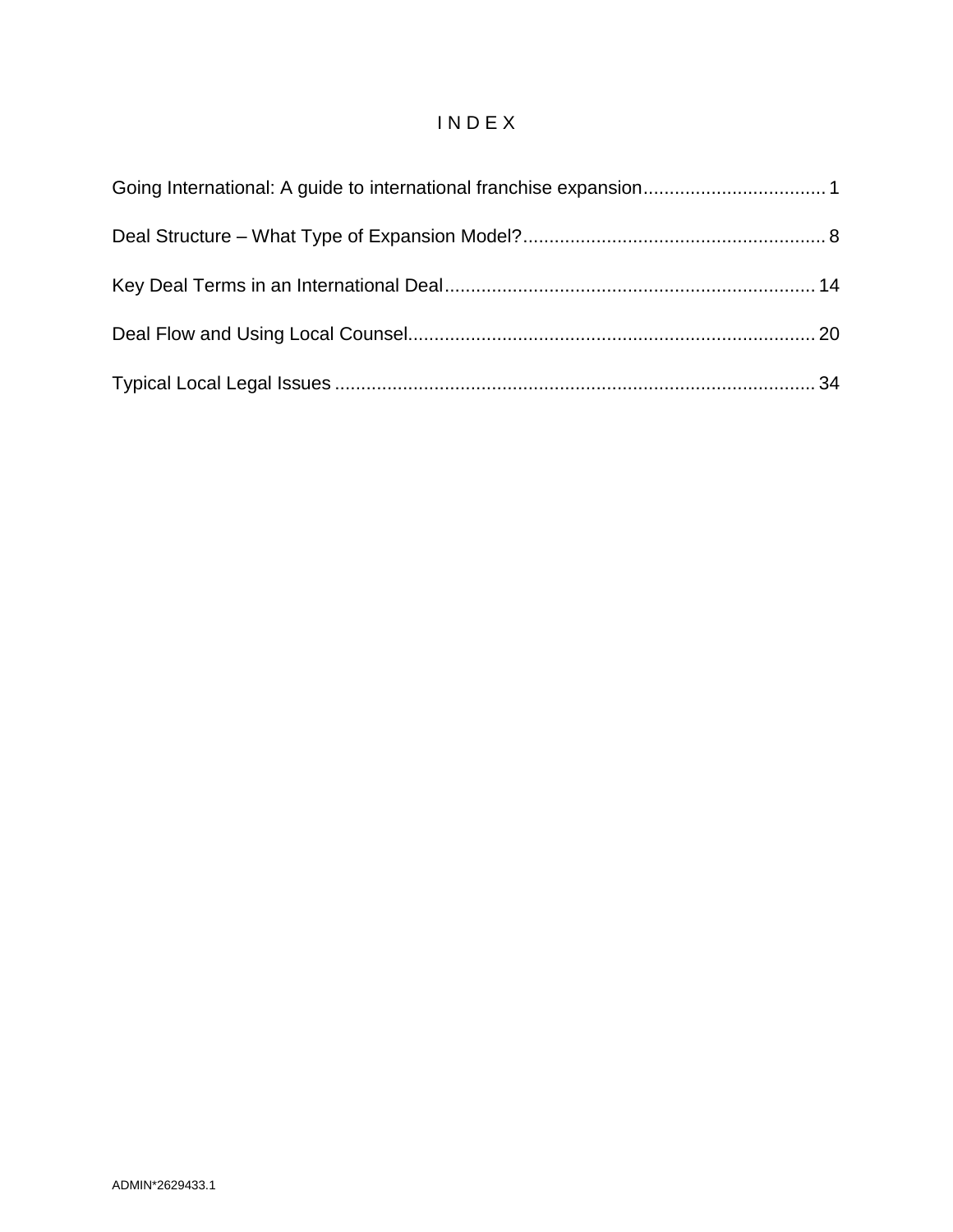## <span id="page-2-0"></span>**Going International: A guide to international franchise expansion** By Mark Siebert

While many international expansion initiatives start with optimism, a franchisor's ability to replicate the most complex components of its domestic system in a new market; in addition to navigating the legal, conceptual, cultural, and economic differences of international markets can be daunting.

The scenario often goes like this. The franchisor has some degree of success in the U.S. market. Perhaps they are expanding rapidly through franchising, Perhaps they are getting some great press. In some cases, they may not have even launched a domestic franchise program. And while they may not yet be thinking globally, an unsolicited investor emerges with promises of untapped international potential in some distant country. Knowing little about the country and even less about the potential partner, the company rushes headlong into a business endeavor they know little about, fueled by a big check and the allure of being a "global franchisor."

Educated franchisors – those with pragmatic expectations – tend to take a more rational approach. Only when they are sure the system can support international markets, in carefully vetted countries and regions, will they dive into the world of international expansion. These franchisors are careful in partner selection and understand that the training and support offered by an international partner is key to any long-term success - - the ultimate goal in global expansion.

Because there are higher risks associated with international expansion, how a franchisor approaches the process needs to be well-planned and not simply reactive. Rather than an opportunistic approach, U.S. franchisors should engage in a dedicated effort to source multiple qualified leads in a specifically-targeted country so that they can select the right candidate from a pool greater than one. But, before any of those steps progress, the franchisor must first carefully assess whether or not it has sufficient human and financial resources to establish an expansion plan – without endangering the performance of its domestic franchise efforts.

The following factors can help determine a system's readiness to franchise internationally.

#### **Is international expansion a goal?**

While there is glamour in having an "international brand," simply yearning for global market presence is not enough to rationalize it. The franchisor must first ask "Why?"

In determining whether international franchising is an reasonable short term strategy, the franchisor should start by asking some pointed questions: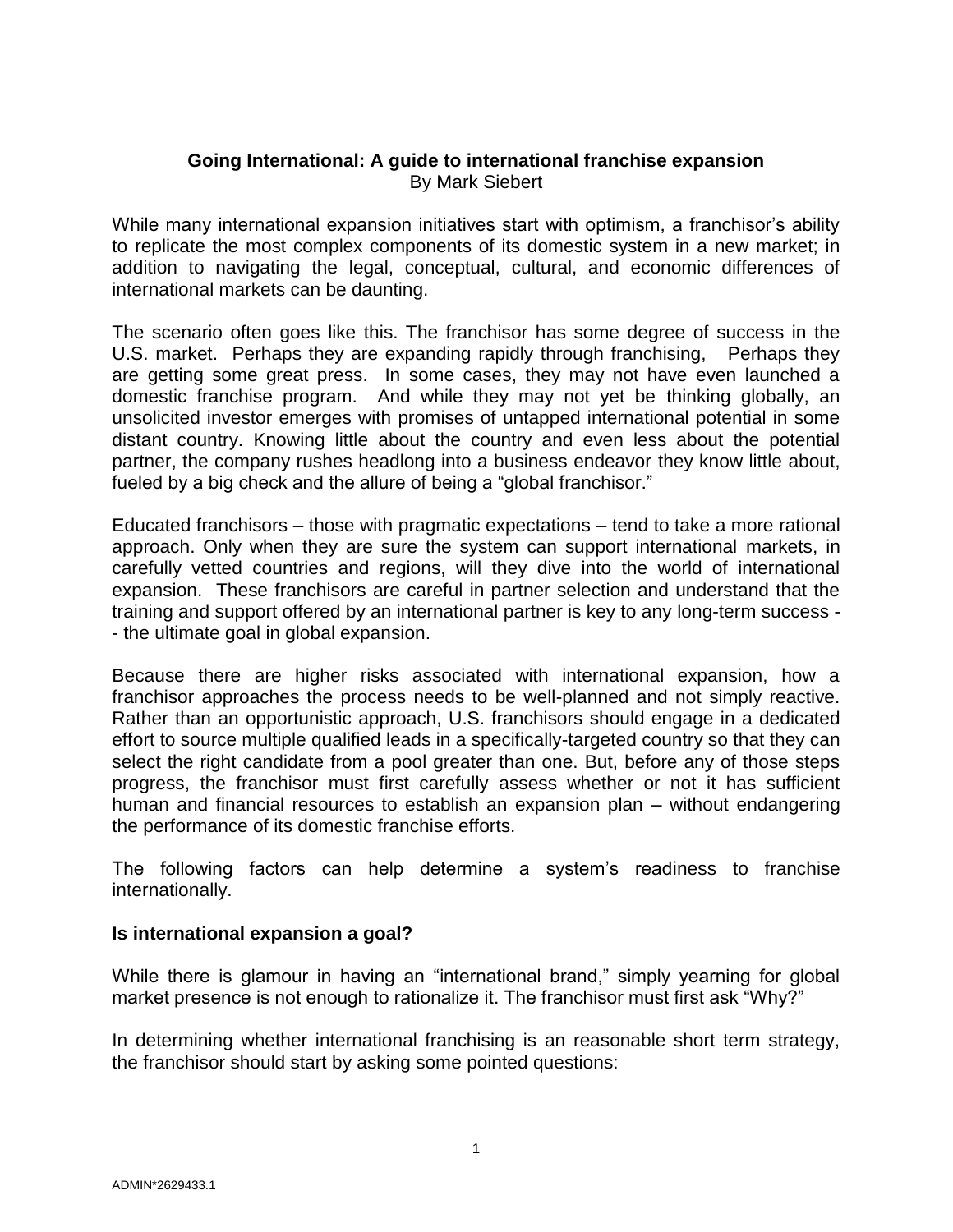- Will international expansion diminish the rate of domestic market growth by sapping human and capital resources from the domestic franchise program?
- Can an international initiative be more profitable than a targeted focus on domestic expansion?
- Can adequate support be provided to international franchisees?
- Does the franchisor's leadership and operations team have experience in international business?
- Are external factors influencing the decision to go international now rather than later? Some factors to consider might include competitive actions, developments in international markets, opportunities to partner with significant international players, etc.

#### **Is the capital available?**

Established franchisors know that supporting franchisees is a top priority for the longevity of their franchise program, and so they budget adequately to cover the cost of these resources and time. But when you spread those franchisees across the world, those costs multiply exponentially. Travel, legal costs, candidate due diligence and market research only make up a portion of the expenses a franchisor can expect to incur.

The reality is simple – launching an international franchise effort properly will require a substantial financial commitment.

One of the largest, initial expenses of international expansion is the task of finding the right local partner. That due diligence will take time and money. Multiple market visits are likely essential, as they provide valuable insight on a brand's viability, consumer preferences and expectations, supply chain, existing competition, and potential concept adaptations that may be required in entering a new market. Secondary market research should act as only a supplement to the first-hand knowledge a franchisor obtains on foreign soil.

Add to that trademark work, legal and market research, marketing expenses, letters of intent, initial drafts of contracts, disclosure documents (where required), and other expenses, and international expansion effort can easily exceed \$100,000 (sometimes much higher) before any fees (and potential commissions) are paid by the initial licensee. So those headed overseas need to be prepared for the costs of doing business internationally before making that commitment.

#### **Is the team ready?**

In addition to capital, new international franchisors must also keep in mind the number of people it will require to provide service and support to their new international franchisees. Of course, the natural inclination is to say that the domestic team can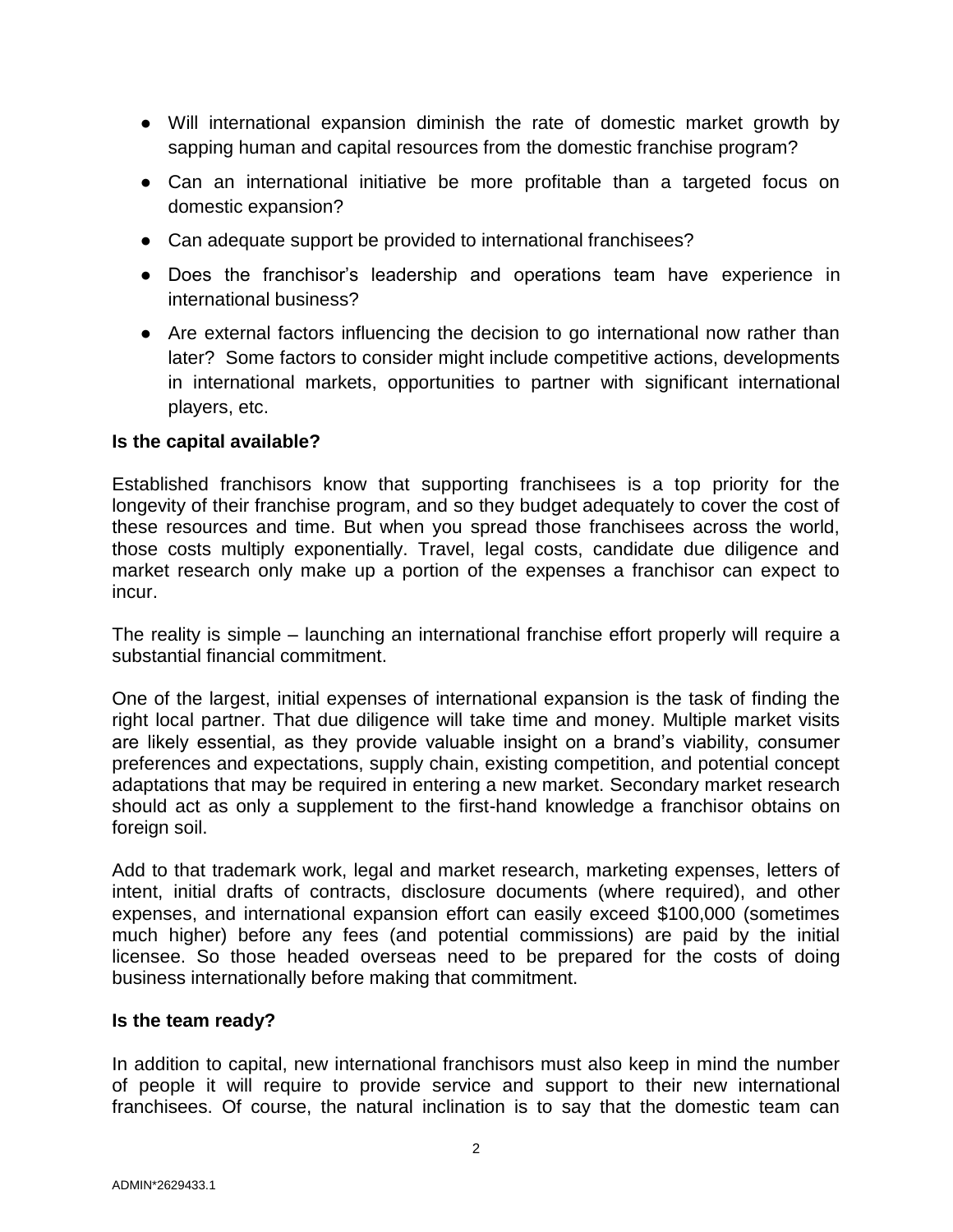handle international expansion, but that route can be short sighted and not without its pitfalls – the threat of cannibalization being the biggest of them all.

If employee resources are reassigned from domestic duties to fulfill newly assigned international needs, domestic expansion efforts are likely to take a hit. Also keep in mind that the domestic team may not be well-suited for an international role. International support often requires regular, extended stays overseas for training and troubleshooting, making regular travel difficult for those with young families or other obligations. And since international staff will often need to wear more hats than a domestic field support person might wear, the franchisor's existing team may not be up to the task. Additionally, a franchisor's international support team may lack credibility with franchisees outside the U.S. if they don't have any international business experience.

Assessing the international readiness of a domestic infrastructure involves a close examination of the company. From the legal and marketing teams to IT and operations, each area's current capabilities must be examined to determine what it would take to extend and, ultimately, replicate those core skills and processes across an international franchise network.

In examining international readiness, franchisors will often find that the domestic skill set of their team will need to be supplemented in order to help their international franchisees succeed.

If the franchisor will enter into a master franchise relationship, they will need to train the master franchisee how to act as a franchisor in the market – providing assistance in areas like franchise marketing, franchise sales, franchisee qualification, franchisee training, and ongoing support. Selling locally sourced products? Supply chain and vendor relationships will need to be established – along with all the diligence that would go into a similar domestic decision. And, just as the franchisor will need to adapt the concept itself, it may also need to adapt its franchise recruitment strategies – examining everything from media to messaging to target franchisee in the process.

Then there is the question of concept adaptation based on local culture, laws, or economic conditions.

Do the products and services need to be adapted? McDonald's, for example, has dozens upon dozens of market specific products that they use to localize the brand. Labor can be a huge variable across different international markets. In some markets like Canada, Australia and most of the European Union, labor can be very expensive. In some Asian and South American markets, labor can be very inexpensive. And in places like Saudi Arabia, labor may need to be imported from other countries and provided with housing – while maintaining a prescribed level of Saudi nationals on staff to comply with "Saudiazation" laws. Equipment may need to change based on availability, electric standards, or local requirements for things like hoods and vents.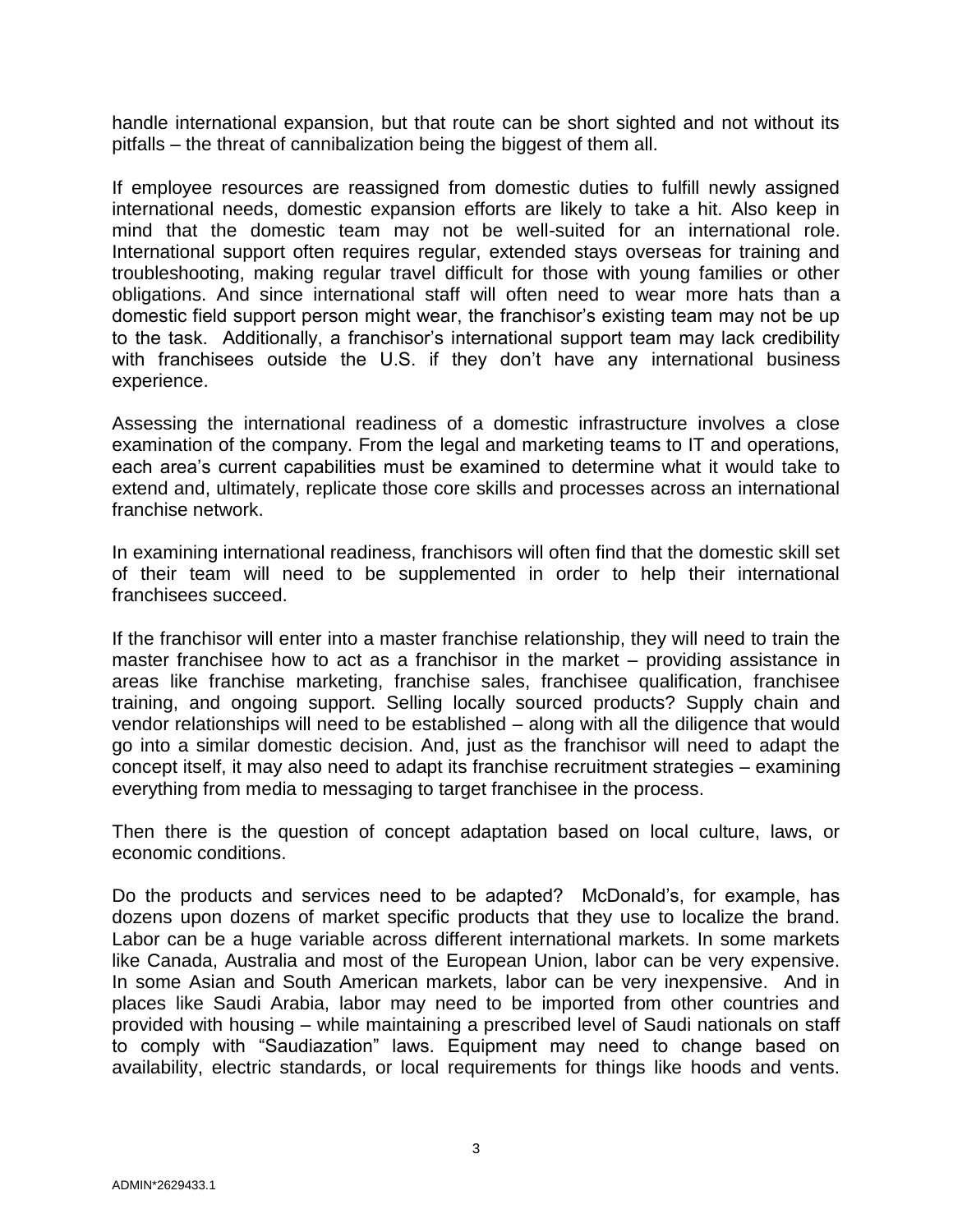Rent structures can vary substantially from market-to-market and some locales may require substantial "key money."

The bottom line is that bringing a franchise into a new and different market requires flexibility and planning. And it can rarely be simply dropped into a foreign market without significant effort and investment.

#### **Is the market open?**

As international franchising has grown, so too has international competition. There was once a time when a U.S. franchisor could enter a foreign market and face little competition. In most markets, franchising was a relatively new form of business expansion, embraced largely by U.S. brands. But today, franchisors going abroad face a much more competitive marketplace in the countries they're looking to establish a presence.

One obstacle franchisors will face in going into a foreign market will be competition from established domestic franchisors who are targeting the same pool of franchise prospects. And, if these existing systems are native to the market, they often have significant advantages like a better knowledge of local language and customs, a better understanding of the culture, increased access to real estate, and established supply chains that may provide advantageous pricing.

Additionally, franchisors native to the foreign market may benefit from relationships with local design, construction, and marketing firms, which give them the ability to support franchisees locally, promote their "home grown" roots, and avoid the need to adapt to local cultural and legal requirements.

Of course, a well-vetted and carefully selected international licensee may bring some of this to the table, at least in part, leveling the playing field for the franchisor.

Before expanding globally, the franchisor should also consider whether or not their concept is positioned to legitimately compete in international markets. To determine this, compare and contrast the concept's value proposition with those of the companies with whom it will compete to make an assessment of its likelihood of success. International brokers, consultants, market research firms, and even government agencies can help franchisors gather the information necessary to determine a concept's readiness.

The strength and longevity of an international strategy depends largely upon how the franchisor has prepared. As with any business decision of this magnitude, a great deal of research and self-assessment is required as a first step.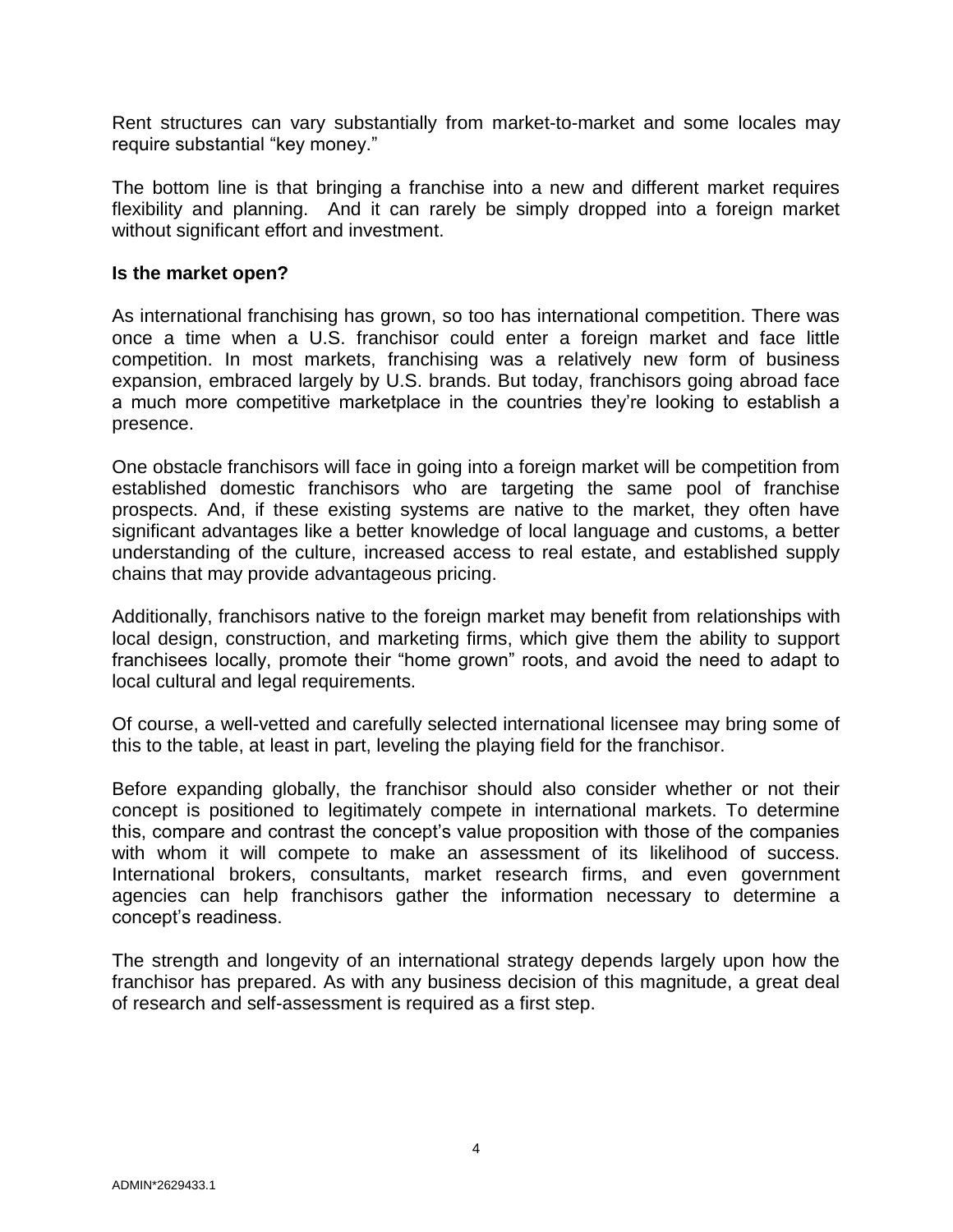#### **Where to expand first?**

With nearly 200 countries in the world, a narrow focus on growth is another element that will enhance the franchisor's chances of success. Not unlike domestic franchising, a hopscotch strategy in which a franchisor attempts to develop in multiple markets that are far removed from one another will be significantly more costly and more difficult to effectively support. To avoid this approach, franchisors should instead start exploring a general region in which to focus expansion efforts as a part of their international expansion plan. In many cases, the choice of market focus will often dictate the growth strategy – and vice versa.

Identifying appropriate target markets should start with gaining an understanding of current social, political, competitive, and economic conditions in a particular region. This understanding will determine how a brand will fare in one region over another and can prepare a franchisor to overcome certain challenges. Strategically, there are a number of choices to be made for the first-time international franchisor, like market size, cultural logistics, language, distance, and support capabilities. Regardless of these strategic choices, the savvy franchisor will want to look at a variety of factors in determining market focus.

#### *Market Knowledge*

Exhaustive market research should be conducted via internal and external resources in order to gain the clearest perspective about potential market opportunities before shaping an expansion strategy. Part of that knowledge must include gaining an understanding of the franchise climate in a particular country. Things like a franchisee's ability to sub-franchise, the general feelings toward franchising, size of the middle class, degree to which other franchisors have been successful in the market, the availability of financing, and more should be determined in the early stages of market research.

## *Socio-Cultural Differences*

Another significant element to consider in market research is cultural differentiation. Just because a system performs well domestically doesn't mean that consumers abroad will respond the same way. Things like language, local/regional customs, preferences, and religious beliefs tend to shape the perspective in which target consumers embrace (or reject) a brand. If concepts are destined to succeed in a new market, franchisors must be willing to adapt when necessary. Some modifications might include altering certain product offerings to suit local tastes, altering the labor model, changing sources of supply, and adapting consumer marketing.

As an example, when Auntie Anne's Pretzels entered Indonesia, it worked with the local franchise owner to ensure its products were certified as Halal for the predominantly Muslim population. In other Asian countries, market research demonstrated that consumers tended to eat more frequently throughout the day but consumer smaller portions. Armed with this research, Auntie Anne's reduced the portion size of its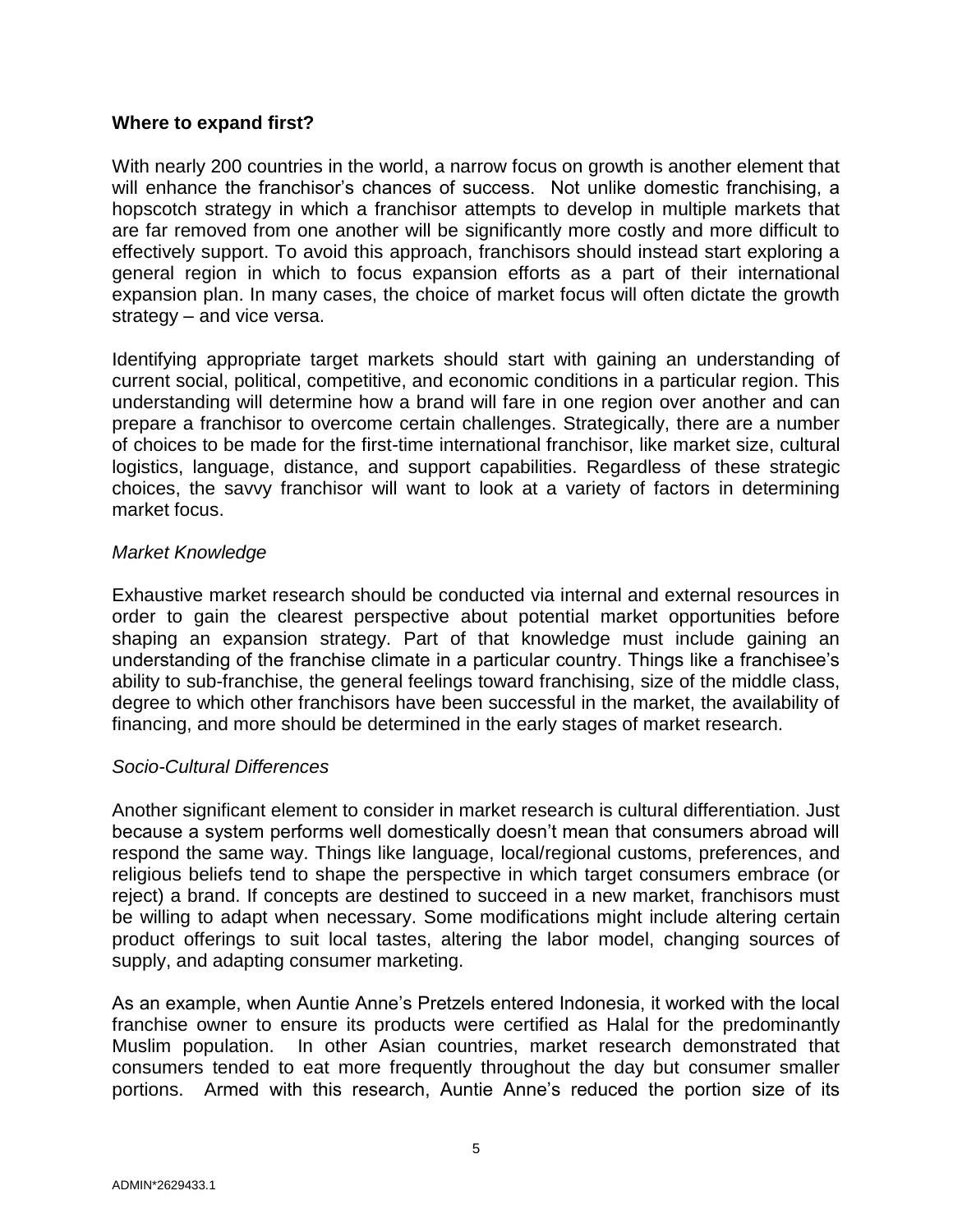product by 25%, better aligning its menu with local tastes, while also reducing the cost of goods for franchisees in the region.

## *Forecasting Potential Profitability*

Once a franchisor has a good idea of how the concept might need to be adapted, they should develop a financial feasibility model to determine whether the model is likely to be profitable enough to create a "win-win" for the franchisee and the franchisor. At the franchisee level, the primary focus of this financial model should account for differences in the unit economics in development and real estate; consumer buying power/pricing; costs of goods; labor, and occupancy costs. At the same time, many franchisors will ask their international franchisee candidates to conduct their own financial analysis. This allows the U.S. franchisor to further validate its assumptions about the market, while gaining a better understanding of the sophistication of the candidate and how they view the potential for the brand.

We typically recommend that franchisors employ the "market basket" approach as a part of their research. This is when the franchisor (or prospective franchisee) "shops" for a predetermined "basket" of goods or services from multiple competitors in the target market to compare prices and gain insight to unit economics in the competitive environment. This same approach can be applied to the expense side of the equation, to determine costs of labor, costs of goods, etc.

Likewise, it is an obvious best practice to develop a financial model for the franchisor company that will look at the potential revenues, staffing, expenses, and profits (or losses) that could come from its decision to embark on an international expansion strategy. By treating the decision to go international as a separate profit center, the franchisor can isolate the costs of support and can determine the levels of fees and royalties that it will need to charge in order to provide its licensees with the best chance of success while still maintaining a reasonable return on investment. So by tying these two models together under common assumptions, the franchisor can test how changes in a particular variable will impact both the franchisee and the franchisor.

From a strategic perspective, these financials should be developed based on the overall international franchise strategy (as well as a one-off market analysis) so that the franchisor can better understand the big picture. These financial models should then be subjected to sensitivity analysis to see what happens to potential returns under a variety of "worst case" scenarios (accounting for common problems like failures to meet performance requirements and lower-than-anticipated average unit volumes, as well as other political and economic risk factors) so that the franchisor can adequately assess the risk associated with international expansion.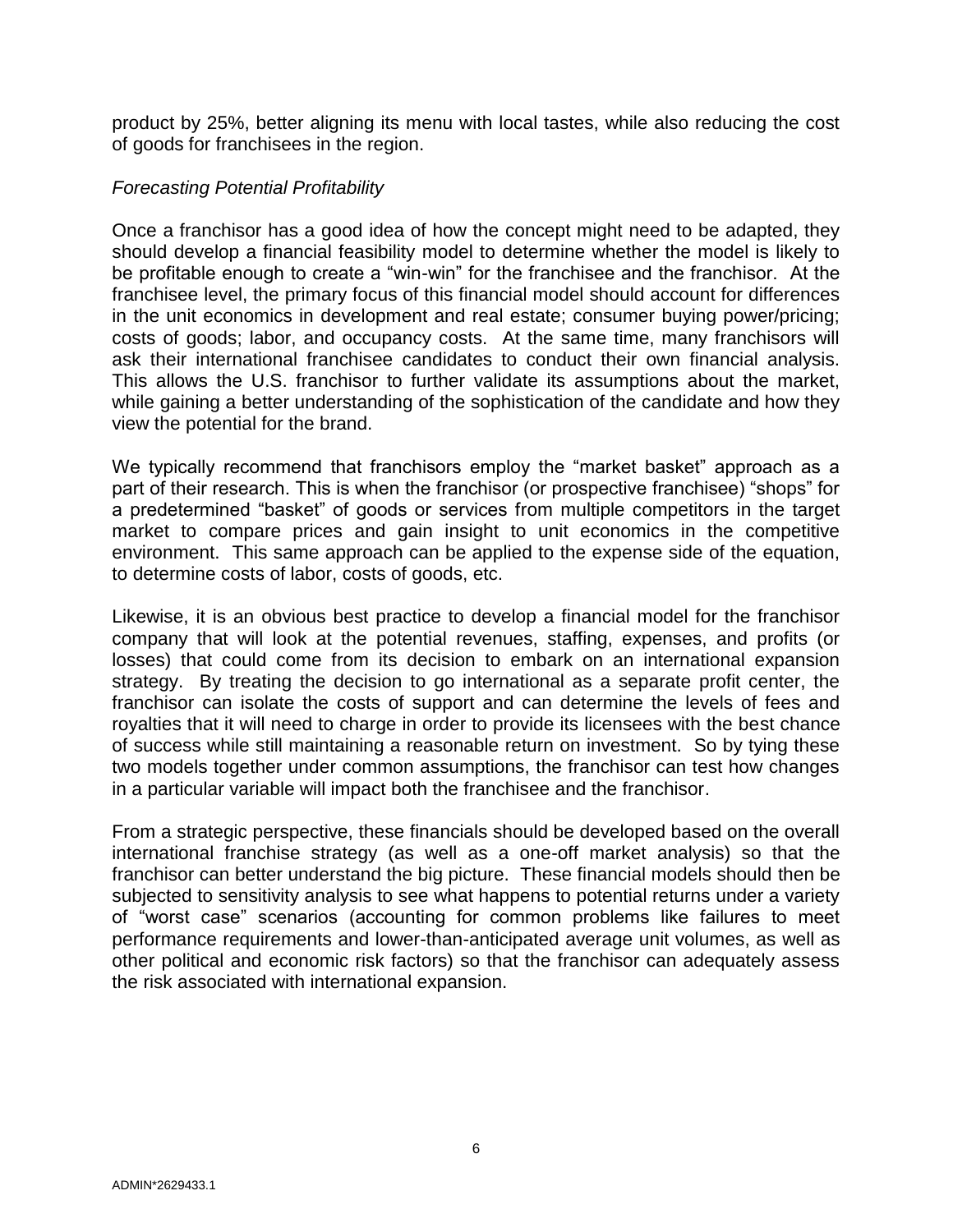## *Power, Politics and Economy*

Keeping a keen eye on external factors that shape the business climate in a particular country can be critical to forecasting success abroad. A country's government structure, expressions of autonomy, and political history can be indicative of its overall stability.

If international franchisees are reliant on imported products, it's particularly important to understand what the landed cost of goods and the variances in exchange rates will be and how that will impact the franchisee's profitability. Also keep in mind import and export regulations – some goods may be subject to tariffs while others may be completely prohibited (e.g., if the government has a monopoly position on the production of certain goods).

As part of this process, the franchisor should also consider their choice of partners in a particular market. Some small franchisors, when approached by a large franchise player in the marketplace, may feel that they have nothing to worry about given their partner's stature. And while some of these heavy-hitters may have tremendous resources, they also come with their drawbacks. In many situations, these partners will completely drive the bus on concept expansion, providing a smaller franchisor partner with little input in the process. They often pay less in the way of initial fees and carve out the ability to exit non-performing investments – potentially leaving the franchisor out in the cold.

#### *Legal Climate*

While other papers will address this in much greater detail, it is important to at least point out that it is in a franchisor's best interest to investigate the legal standards of the target market as one aspect of their decision-making. Not only will the franchisor need to investigate local franchise laws, but they should also be cognizant of laws regarding registration, disclosure, aware of labor laws, anti-competitive measures, protection of trademarks and intellectual property, enforceability of in-term and post-term noncompetition clauses, repatriation of profits, import restrictions, contract jurisdiction, taxation, antitrust, and other relevant laws.

## **Final Considerations**

Though it's been said before, it bears repeating – international franchising is not for the faint of heart. And for those who pursue it, serendipity is not a strategy for success. International franchisors succeed because they take a calculated and well-planned approach to market development and then focus their efforts on the success of the franchisee. And while they can incur significant costs in the process, for those that are properly prepared, a well-executed international strategy can be a very rewarding and profitable experience.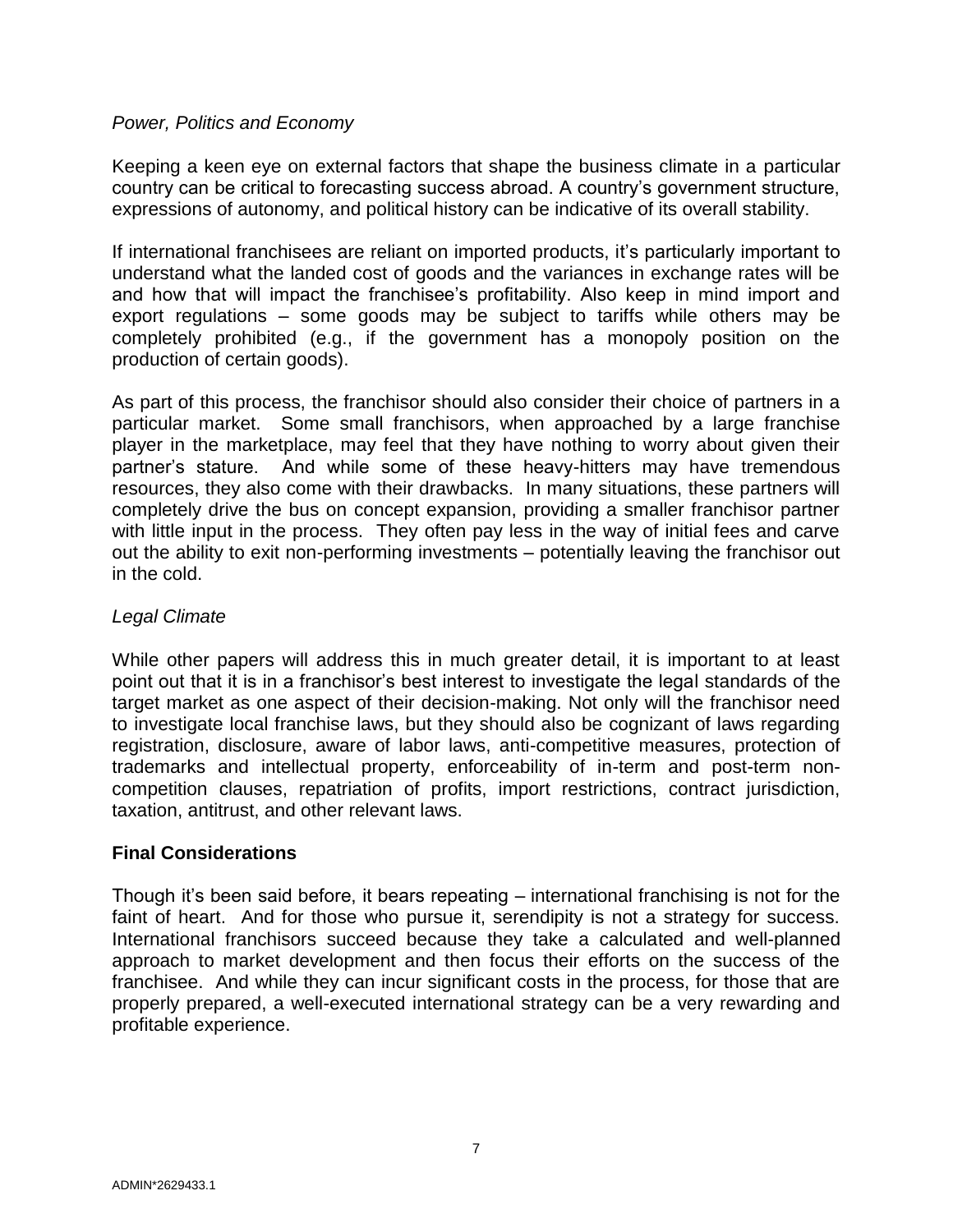## **Deal Structure – What Type of Expansion Model?**

By David W. Oppenheim

## <span id="page-9-0"></span>**I. INTRODUCTION**

The decision to expand internationally through a franchise model, whether into the United States ("Inbound Transactions") or outside of the United States ("Outbound Transactions"), is critical for a brand. Before a company can determine the proper method of international expansion, it must first conclude that it is prepared to support international operations. Assuming there is a demand for the product or service internationally and the Company has sufficient resources and infrastructure to support international expansion, it must then determine the structure of the program.

Generally, program structure can vary widely and it depends on a number of factors, including for example, name recognition in the territory, ability to replicate the business in the territory, Company resources to support an international franchise program, proximity of the proposed franchised territory to the Company's headquarters, local laws in the territory to be developed, and capital and experience of the potential franchisee.

## **II. TYPES OF FRANCHISE EXPANSION MODELS**

There are several potential structures for international expansion which are commonly utilized for Inbound and Outbound Transactions. This portion of the paper will focus on those types of arrangements which are generally considered to be "franchises", including master franchises, area development or multi-unit franchises, area representative or development agent franchises, and single unit franchises. We will also discuss joint ventures, which may or may not be considered franchises depending on how the joint venture is structured and local laws, but is employed frequently for international expansion. This paper will not address certain structures which are generally not considered to be franchises, such as trademark licenses, distributorships or sales agent agreement.

While each of these models will be discussed in greater detail below, it is important to understand at the outset that control over the brand is the key distinction between the structures discussed below. A franchisor may be less willing to cede control over its brand in a domestic transaction for fear that the lack of control over the brand could harm the goodwill associated with the brand at home, and as a result, might be more likely to enter into single unit agreements or area development agreements with a single area developer. In international transactions, however, franchisors are more likely to enter into arrangements, such as master franchise agreements, which require less resources and grant a third party greater control over the brand in a territory because there is less concern over control of the brand abroad and in fact, a master franchisee who is familiar with the territory may actually be able to operate the business better than the franchisor since it is familiar with local customs and preferences.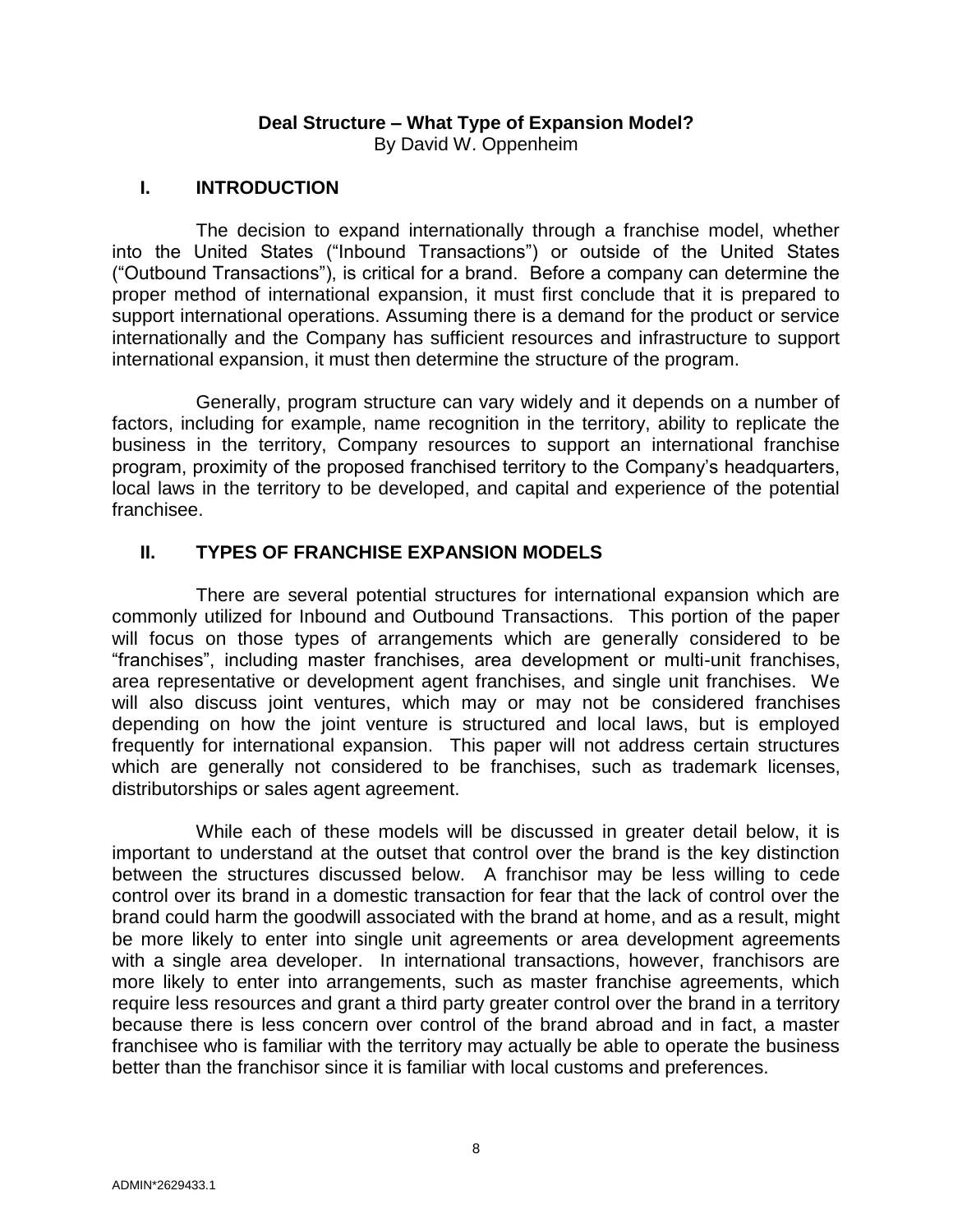## **A. Master Franchising**

In a master franchise relationship, the Company (Franchisor) will grant rights to a third party (Master Franchisee) to open and operate businesses in a defined territory, either directly as "company-owned" business and/or indirectly by granting franchises to third parties (Subfranchisees) who have the right to open and operate businesses in the territory pursuant to a subfranchise agreement between the Master Franchisee and the Subfranchisee. Notably, there is no privity of contract between the Franchisor and the Subfranchisee in a master franchise relationship. The Master Franchisee is essentially the local intermediary, serving as the "Franchisor" in the territory. Under this scenario, the Master Franchisee will assume most of the duties of the franchisor, including pre-opening training, site selection services, on-going consultation and franchise sales activities.

The Master Franchisee will be required to comply with a development schedule, which will require development of a minimum number of units in the territory within a prescribed period of time. Typically, the Master Franchisee will be required to open and operate at least one "company-owned" business in the territory for two reasons. First, the Master Franchisor must demonstrate that it can successfully operate the business in the territory. After all, if it cannot successfully operate the business, it is extremely unlikely that it will be a successful "Franchisor" in the territory that is able to assist subfranchisees in establishing and operating successful businesses. Second, the "company-owned" location will serve as the flagship in the territory and will likely be used for training purposes.

- 1. Pros (Franchisor Perspective)
- Less capital is required. The Franchisor need not invest in infrastructure to support the Subfranchisees in the territory because the Master Franchisee is responsible for expanding the business and supporting the Subfranchisees.
- It enables the Franchisor to enter a foreign market easily since the Master Franchisee has a presence in the territory.
- The Master Franchisee likely has a better understanding of the local market and local competition and as a result there is a greater likelihood of success.
- The Master Franchisee is responsible for local compliance.
	- 2. Cons (Franchisor Perspective)
- The Franchisor is required to share the revenue stream. Typically fees (initial and on-going) will be split between the Franchisor and the Master Franchisee.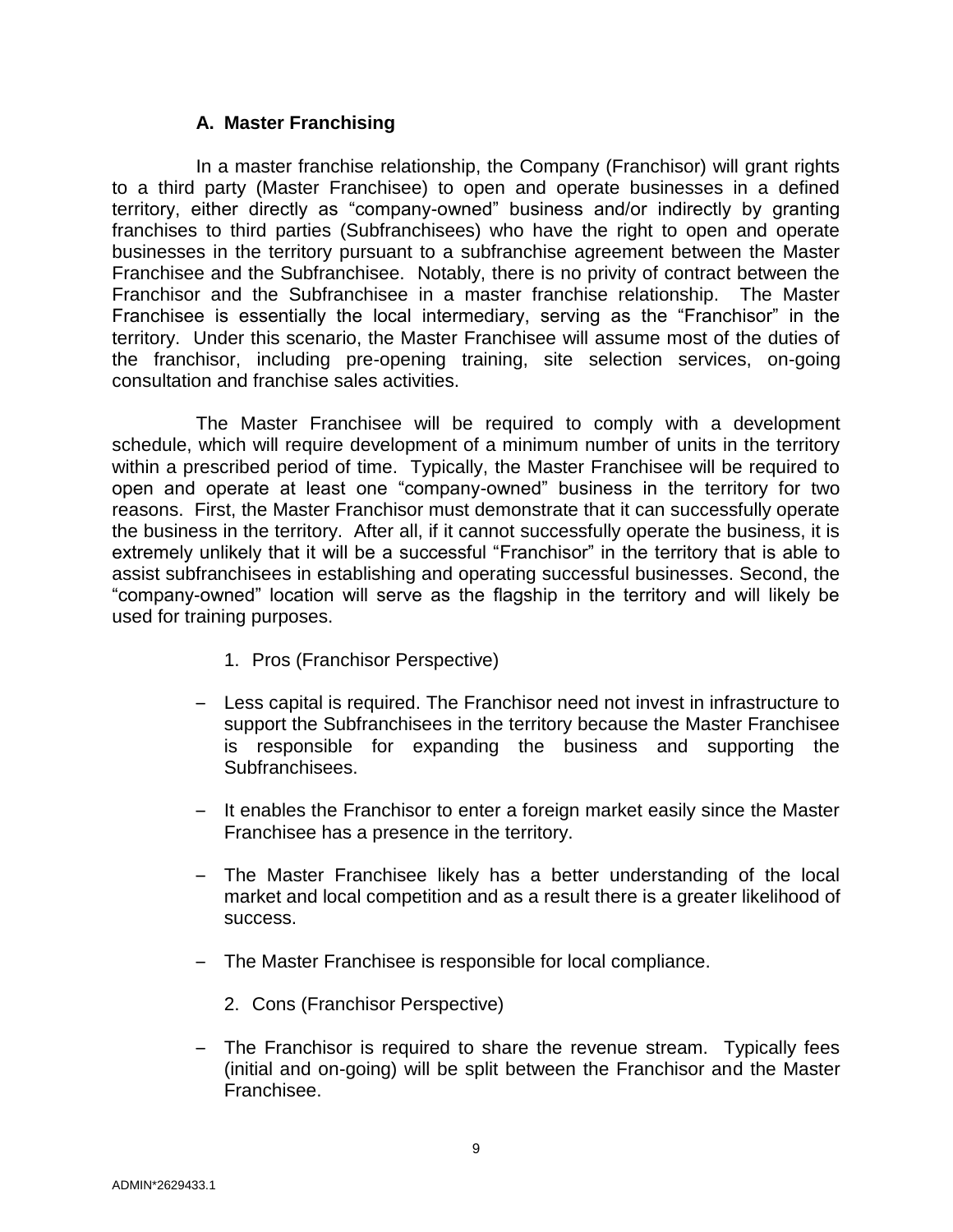- The Franchisor cedes a lot of control, including privity of contract, to Master Franchisee who may not share the same passion and commitment as Franchisor.
- It can be difficult to control quality of product or services, with little Franchisor oversight.
- It can be very difficult to terminate the relationship.

## **B. Joint Ventures**

A joint venture can be an appealing model for expansion for a Company that does not have name recognition in a territory that it wishes to exploit. It could be difficult to find a master franchisee willing to invest substantial capital in an unproven brand. In a joint venture, the owner of the concept and a partner or partners in the territory will typically enter into an agreement or form an entity in which they each own an interest. The Company which owns the business concept becomes one of the joint venture partners. The other joint venture partner or partners typically contribute capital and labor.

The Company will typically license the intellectual property to the joint venture entity which, in turn, will open and operate businesses within a defined territory. Depending on the terms of the license agreement and the applicable law, it is possible that the license agreement between the Company and the joint venture entity could meet the definitional elements of a franchise under local law, requiring the Company to comply with franchise laws in connection with the formation of the joint venture and entering into the license agreement with the joint venture.

In the joint venture model, the joint venture entity could expand in a territory by developing "company owned" locations through unit franchise agreements or multiunit development agreements. The joint venture entity can also serve as a master franchisee in the territory with subfranchise rights.

- 1. Pros (Franchisor Perspective)
- Requires less capital to expand as compared to expansion through Company owned outlets. The investment can be divided between the joint venture partners.
- The joint venture partner typically has a presence in the territory.
- The Franchisor can maintain control over the brand because the joint venture will contract with the Franchisor or an affiliate.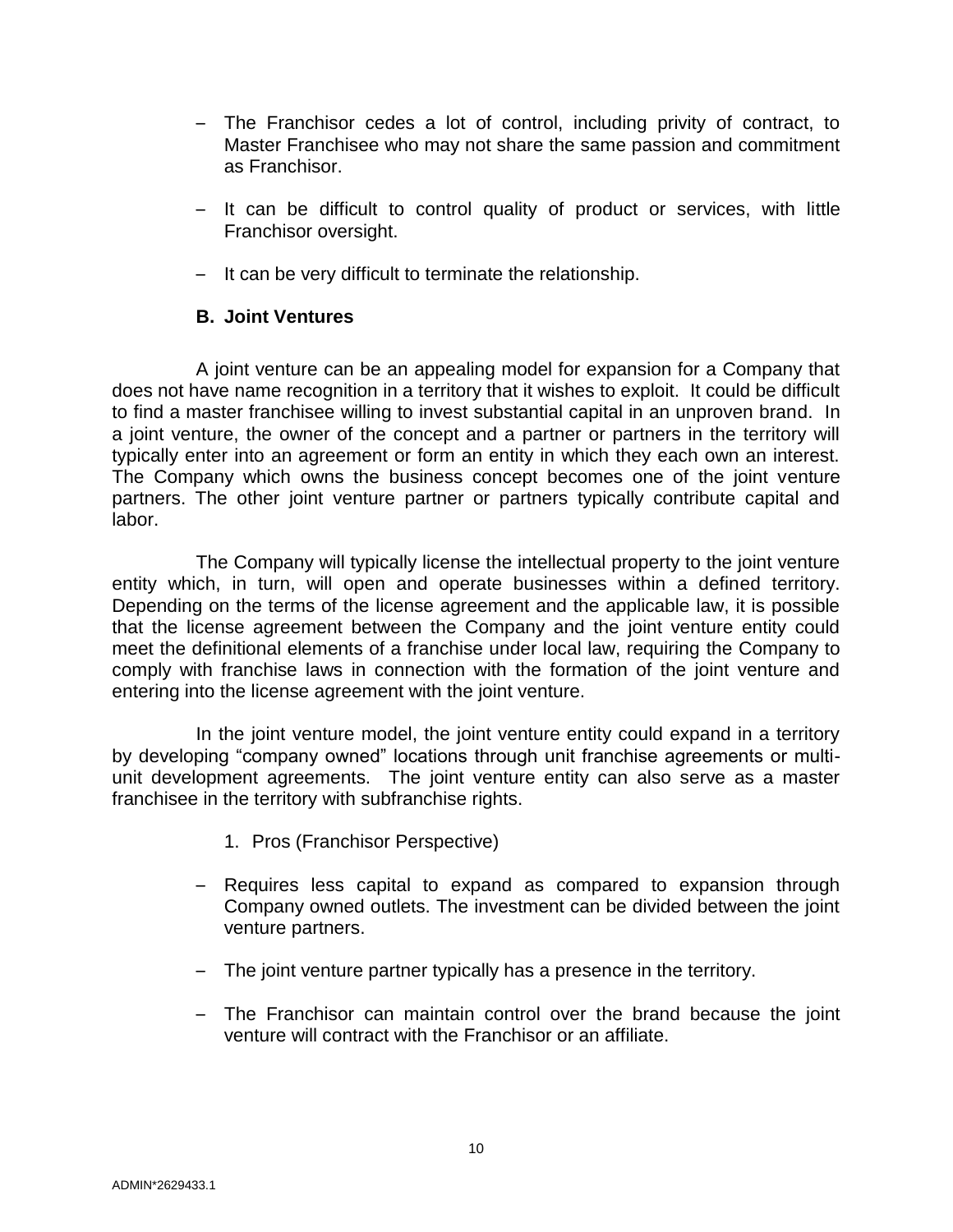- 2. Cons (Franchisor Perspective)
- The Franchisor is required to make a significant capital investment.
- The structure is much more complicated and there could be negative tax consequences.
- The Franchisor has potential liability and risk as owner of the operator company.

## **C. International Area Development Agreements**

In the development agreement or multi-unit development model, the Franchisee is granted the right to open a certain number of outlets within a defined territory pursuant to a prescribed development schedule. Typically, each unit opened under the Development Agreement is operated pursuant to a separate Unit Franchise Agreement or a rider to the Development Agreement. The area developer will usually have an exclusive territory, provided it is in compliance with its development obligations. Notably, unlike the master franchise model, the area developer must develop the outlets by itself (or through separate affiliates). It has no subfranchise rights.

- 1. Pros (Franchisor Perspective)
- The Franchisor maintains privity of contract with the area developer/multiunit operator.
- The Franchisor need not split fees with a third party.
- It is easier to terminate an area developer than master franchise relationship because there are no third party subfranchisees.
- The Franchisor has greater control over the brand because the area developer will contract with the Franchisor or an affiliate.
- 2. Cons (Franchisor Perspective)
- The Franchisor has no presence in the territory and as a result, oversight is difficult.
- The Franchisor is required to devote resources in the territory.
- It can be difficult to find developers with sufficient capital and resources to develop an entire country or region.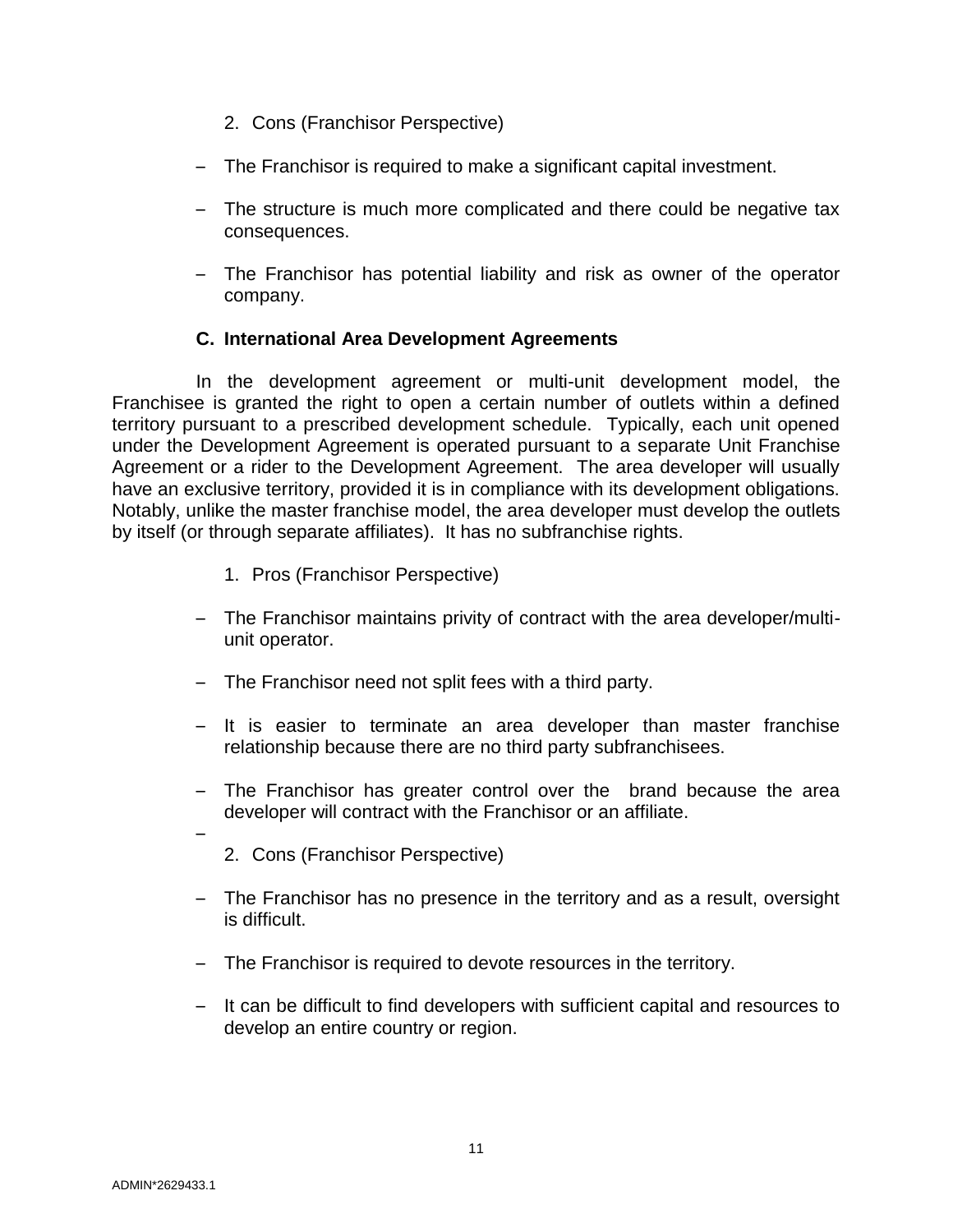## **D. Area Representatives or Sales Agents**

In an area representative arrangement, the franchisor grants the area representative the right to perform services on behalf of the Franchisor in a defined territory in exchange for a fee. The area representative will typically be required to commit to a development schedule in the territory. Additionally, the area representative will often be required to open and operate at least one "company-owned" business in the territory in order to demonstrate that it can successfully operate the business in the territory before it offers and sells franchises to third parties on the franchisor's behalf. Similar to the master franchise arrangement, if the area representative cannot successfully operate the business, it is extremely unlikely that it will be a successful agent for the franchisor in the territory.

This model is similar to the master franchise model in that the area representative will perform services typically performed by the franchisor in exchange for a fee. These services include the sale of franchises to third parties and providing on-going support to franchisees in the territory. The key distinction between an area representative franchise and a master franchise, however, is that in an area representative franchise model, unlike a master franchise model, the franchisor will enter into the contract with the franchisees. There is no privity of contract between the area representative and the franchisee.

- 1. Pros (Franchisor Perspective)
- Area Representative has a presence in the territory.
- Franchisor needs fewer resources because Area Representative is performing pre and post contract services on its behalf.
	- 2. Cons (Franchisor Perspective)
- The Franchisor has less control over Franchisee operations (can result in harm to the brand).
- The Franchisor makes less money (fees are typically spilt).
- The Franchisor is liable for acts of its agent.
- The loss of an area representative in a market can be damaging to operations in the entire market.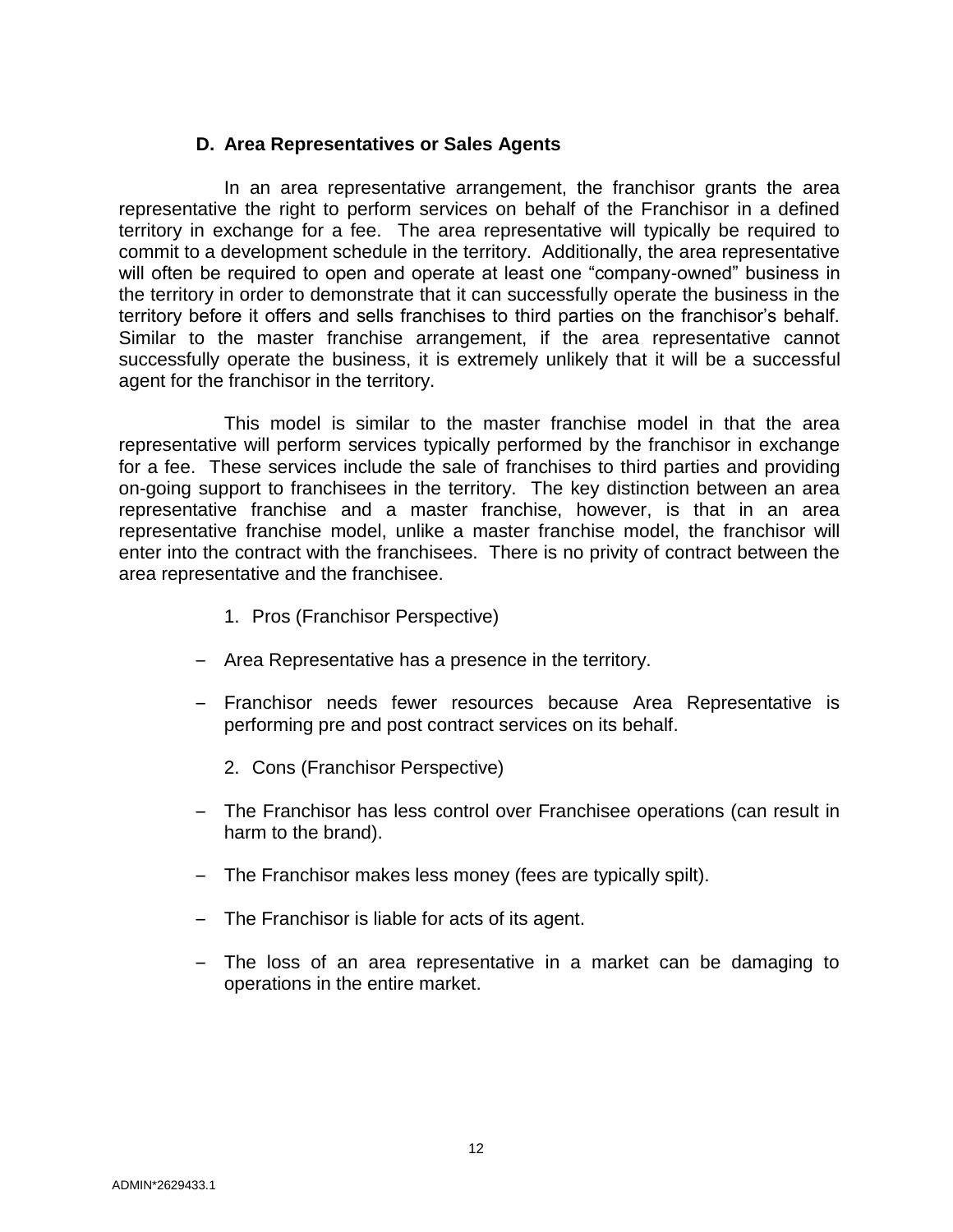## **E. Single Unit Franchise Agreements**

The single unit model is very rare in international franchising. The Franchisee is granted the right to use the Franchisor's trademarks and system of operation in a single outlet or business, typically in a defined location. The Franchisor performs services in exchange for a fee. The Franchisor maintains direct control over the brand because it has a contractual relationship with the franchisee and it is responsible for providing support and oversight.

- 1. Pros (Franchisor Perspective)
- The Franchisee is not highly leveraged (only operating a single unit).
- The Franchisee is likely the operator with a personal stake in the business.
	- 2. Cons (Franchisor Perspective)
- There is substantially slower growth as compared to other models.
- It requires more franchisor resources, especially in international transactions.

## **III. CONCLUSION**

There are several options for structuring an international franchise program. A franchisor must find the appropriate balance between its desire to protect its brand, maintain control over operations and realize a profit with the significant cost and risk associated with operating internationally. As a result, master franchise, joint ventures and to a lesser extent, area representative arrangements, are attractive models for international expansion.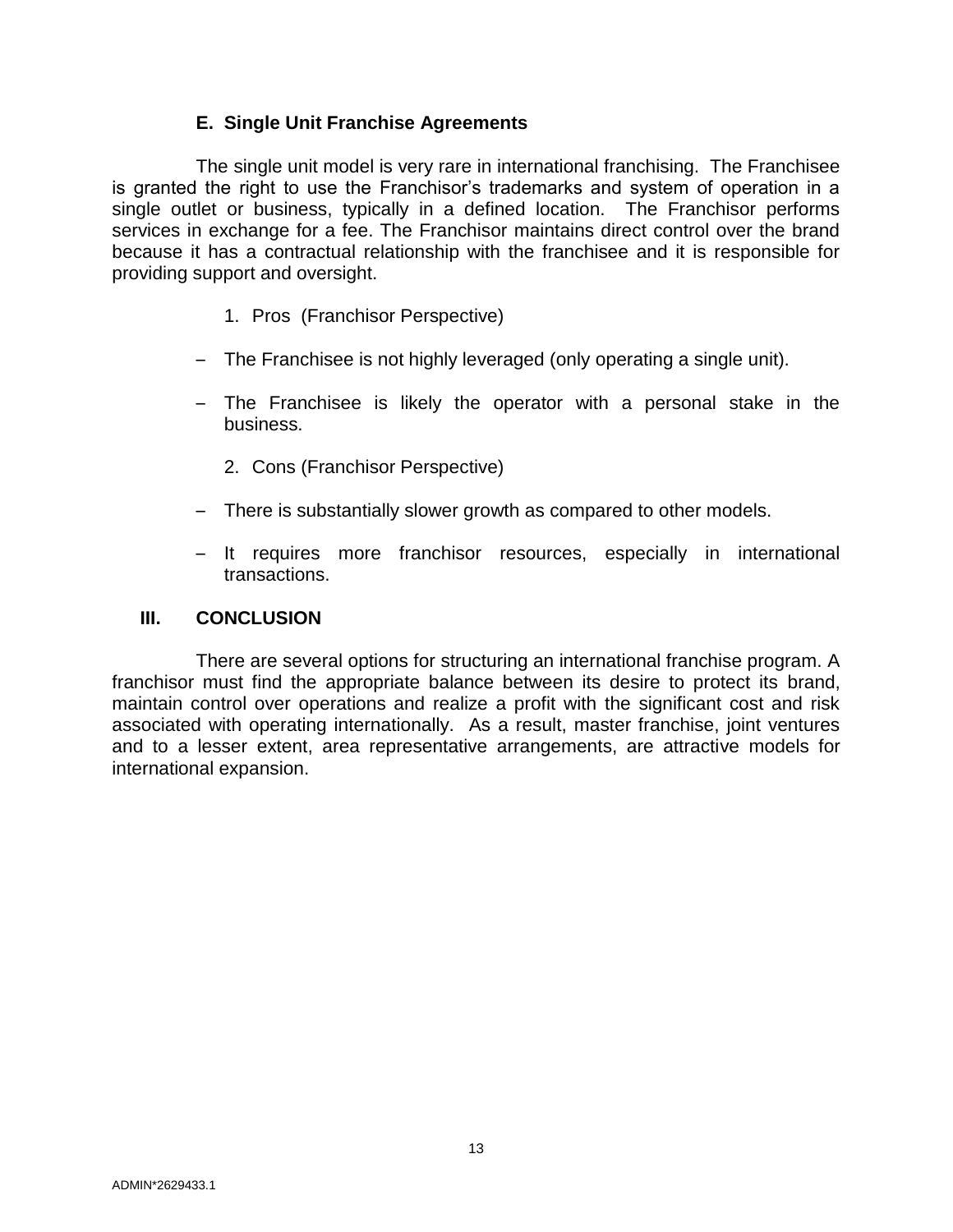## **Key Deal Terms in an International Deal** By Kerry Olson

<span id="page-15-0"></span>Given all the unique business goals to consider and varied legal structures that can come into play when a franchise company decides to expand internationally, there is no uniform franchise agreement that will work across the board for all franchisors. There are certain key provisions in an international deal, however, that should be considered carefully when structuring a franchise agreement to best protect the brand, set the boundaries of the relationship and put in place mechanisms to, in the best case, facilitate successful operation of the concept and in the worst case, to have a meaningful and enforceable exit plan.

International franchise agreements are more commonly subject to negotiation between a franchisor and prospective franchisee than a domestic deal, and often these key provisions are at the center of the most heated discussions. Rarely, if ever, is a franchisor able to have a "take it or leave it" approach to the franchise agreement. Counsel may find that they need not only to justify their legal and business position, but also to explain clauses considered relatively standard in the United States.

This section of the paper is by no means exhaustive of all key points, particularly when you keep in mind that certain topics such as dispute resolution merit a substantive paper on just that topic alone. Further, certain systems may dedicate far more attention to other areas of the agreement and consider such areas just as critical as ones outlined here. By way of example, a restaurant concept may go to great lengths to describe the supply chain design and management for food and beverage, but such industry-specific discussions are beyond the scope of this chapter. Finally, please note that there are key contractual terms that are addressed elsewhere in this paper, such as the deal structure and considerations of local law. The section will therefore focus on a high level review of some of the key terms most commonly considered (and often negotiated) in an international deal.

## **Territory**

A franchise agreement's section relating to exclusivity (or non-exclusivity) of the franchisee's rights is a classic example of competing franchisor and franchisee business objectives. Few areas of the franchise agreement generate more conversation and concern in the development and negotiation phase than this provision. This provision also illustrates an instance where franchisors and franchisees may have a different desire for the structure and detail of the provision and therefore may approach the negotiation from very divergent angles. The franchisee likely will push for a provision that simply and unambiguously states that its rights to the territory are exclusive and, further, unlimited. A sophisticated franchisee may have lots to bring to the negotiating table in this regard, as international deals often involve large territories, high fees, lofty development obligations and a lengthy term. Franchisees will argue that they are bearing the financial burden and risk of bringing the brand to a new market and therefore should have the rights to such brand in all its forms. On the flip side, the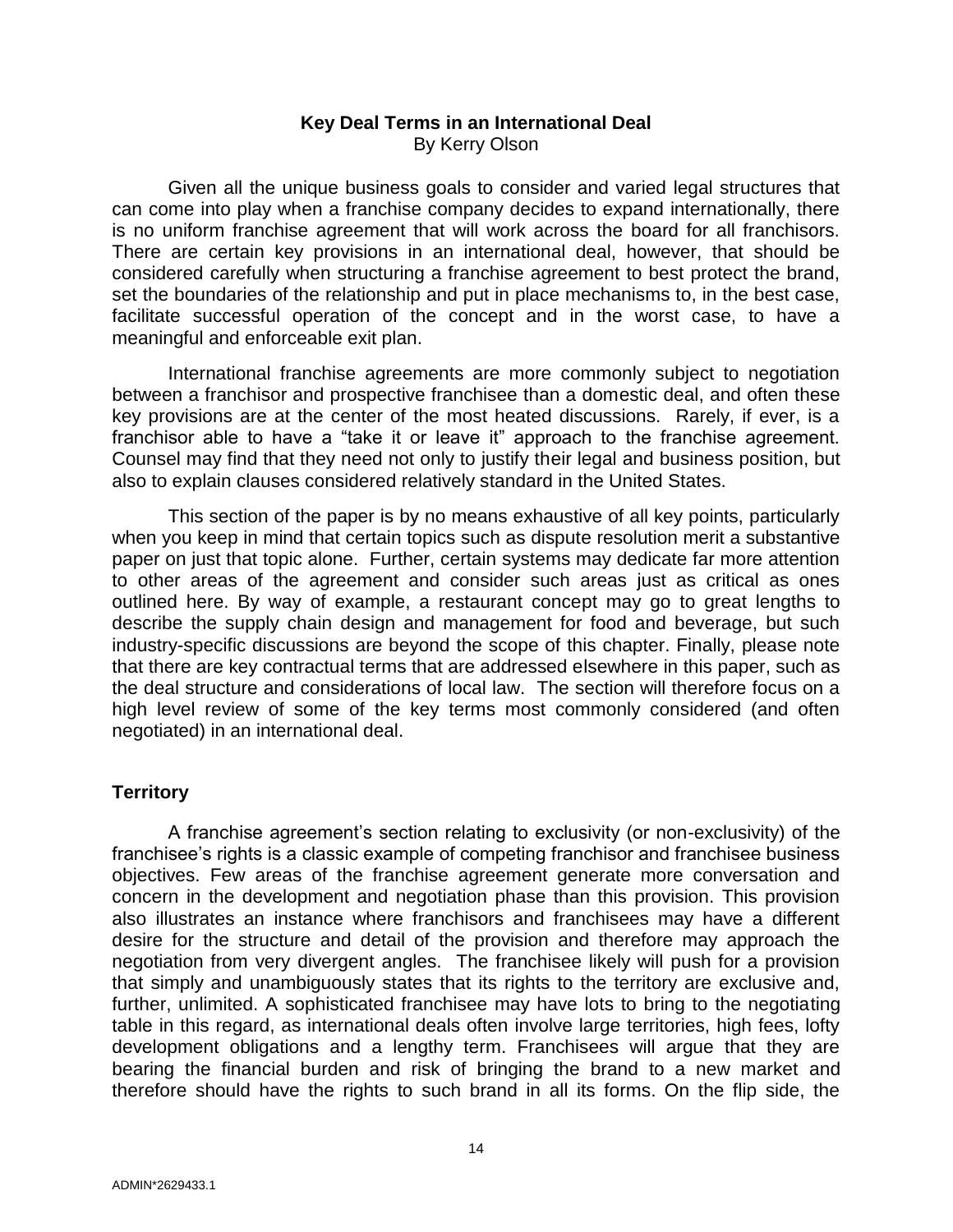franchisor's goal should be to have a detailed section regarding the franchisee's territory rights and, perhaps more important, its restrictions in the territory to help set expectations of the parties and consider the many possibilities of how the business may change over the course of many years.

From the franchisor's business perspective, the territory provision exemplifies the difficult balance that it must strike when considering the attractiveness of the franchise offering and the desire to attract large, well-funded, and experienced franchisees versus the need to reserve control and flexibility over the expansion of the brand. Franchisees with these qualities will push hard in the negotiation process to maximize their business and profit potential in the market. The language of the franchise agreement must consider all of these objectives, and clearly state the franchisee's rights and limitations as it develops and operates in the territory.

#### **Reservation of Rights**

The reservation of rights provision is a critical compliment to the grant of exclusivity. A franchisor should identify clearly the *franchisor's* rights in the territory granted to the franchisee. As mentioned above, international deals often involve large territories for a lengthy term, so franchisors need to be disciplined to consider carefully all the potential for additional and alternative business under the banner of the brand. Franchisors should anticipate and draft for the possibility of merging with, acquiring or being acquired by another company, which is happening with increased regularity as we see consolidation across industries. A franchisor interested in selling in the future should take care in drafting this provision, as the ability to be flexible with its brand and any franchised locations at the time of sale may prove to be critical in the evaluation by a potential buyer. Franchisors should also consider the global reach of many companies with which it may like to partner on alternative distribution. Entering into such deals will be hampered if territories are excluded based on existing franchise agreements without thoughtfully crafted provisions related to reservation of rights. Although it may cause consternation for the prospective franchisee and result in difficult discussions for those on the franchise development side of the business, it is critical to clearly "call out" the respective rights (or the limitation on such rights, as the case may be) related to territory. A highly negotiated provision that limits the franchisors rights to just these two examples, is below:

*Company, its affiliates, and its parent company have the right, during and after the Development Term (and any applicable Renewal Term), to develop and operate or license third parties to develop and operate competing businesses identified by other trademarks, service marks, trade names and commercial symbols in the Territory, except that during the Development Term, Company's operation of, or association or affiliation with businesses in the food and beverage sector (including restaurants) through franchising or otherwise in the Territory will only occur in connection with some form of merger or acquisition. In addition, during the Development Term and the remainder of the Operating Term of this Agreement, Company and its affiliates have the right to sell and distribute*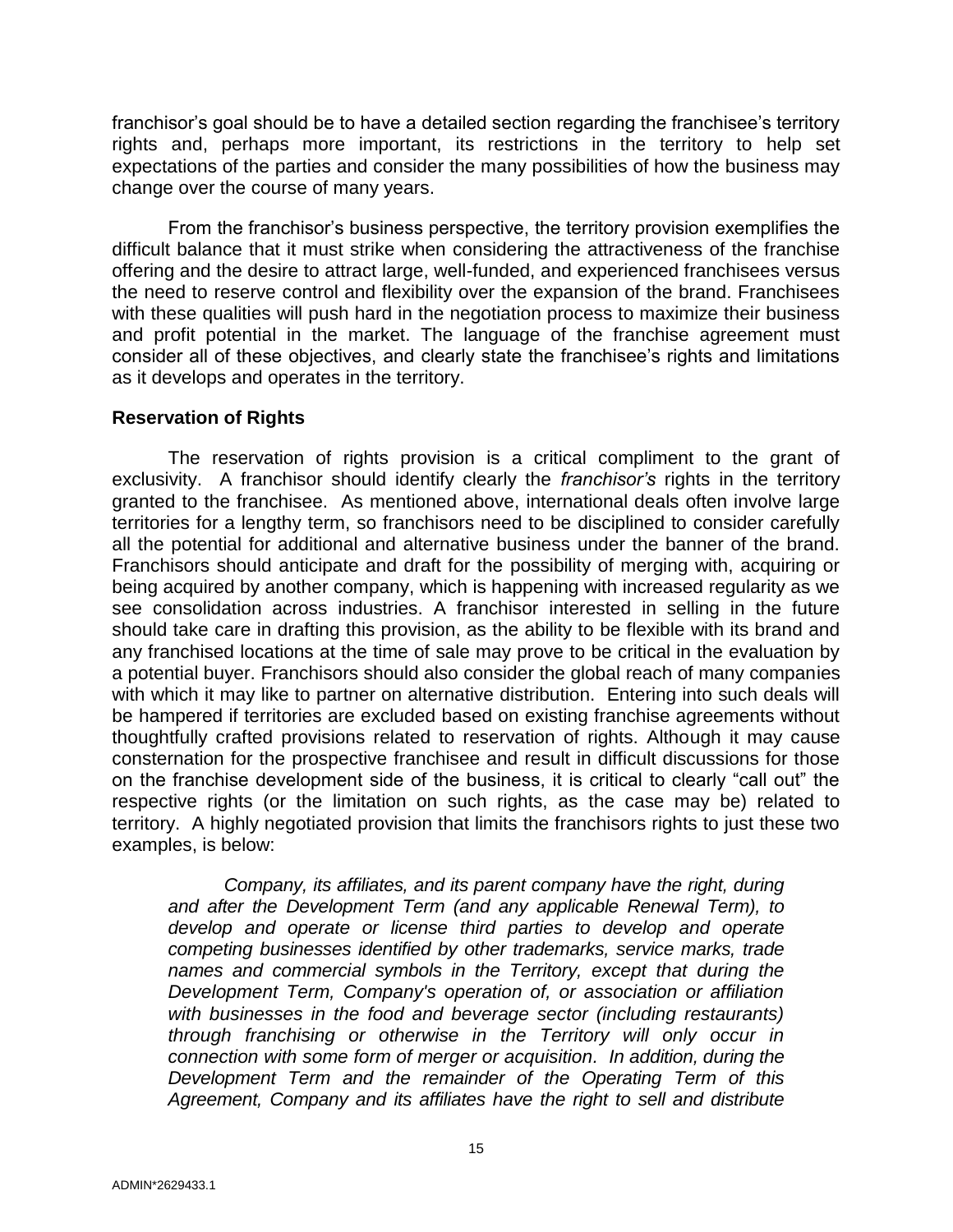*and license third parties to sell and distribute products identified by the Trademarks and other trademarks, service marks, trade names, and commercial symbols in the Territory through any other distribution channels or methods, including the Internet (or any other existing or future form of electronic commerce), pre-packaged retail sales, and catalogue sales.*

#### **Development Schedule**

The development obligation is central to a franchise deal, particularly when the obligations cover a significant scope (both in number and geography), which is often the scenario of international franchise deals. Much of the "homework" to get a realistic development schedule should be done long before the attorneys put pen to paper, yet it is critical to revisit at the time of negotiating the full deal. Too often in the early development phases, franchisee prospects are eager to please and to show their ability and experience and wherewithal to canvass a large territory. Development representatives with the franchisor may be similarly willing to paint an overly optimistic picture and aggressive target, as that may drive certain economics and decision makers on the franchisor side of the deal. There is far too much data over the course of recent history, however, that shows that development schedules are commonly missed in the international context. Entire papers are dedicated to the challenges of terminating a franchisee's territory. Worse yet, a franchisor may have difficulty getting with trademarks and/or subsequent development after a deal goes south in certain countries. As a franchisee's failure to meet development obligations is not only common but likely cause for termination, franchisors must take care to set realistic targets and meaningful, enforceable consequences should an international developer falter on its obligations.

The development obligations are typically set forth in a schedule that calls for a specific number of units to be developed within a set time frame (often set as a calendar year). The schedule should also clearly state the number of cumulative units that must be open and in operation, to clarify any confusion or double counting in situations such as a unit's relocation. These are the building blocks of a development schedule, from which counsel may work to include more specificity for added certainty (for example, defining how long a unit must be operating to be considered "open" in accordance with the schedule or if and under what circumstances closures may be permitted). These are likely to be addressed in other, related provisions in the agreement, which tie back to the developments schedule. Another key provision to draft in connection with the development schedule is what happens at the conclusion of the schedule, particularly if the schedule is a period of time that is less than the development term, discussed below. Often the development schedule is not set for the entirety of the development term, given the uncertainty of the marketplace's capacity for more units. Often a franchisee will seek a long development term (and the attendant exclusivity) but not want to commit to a schedule upfront, for the full term. The challenge for drafters at that point is to devise a roadmap for the parties to negotiate subsequent schedules that fall within the development term.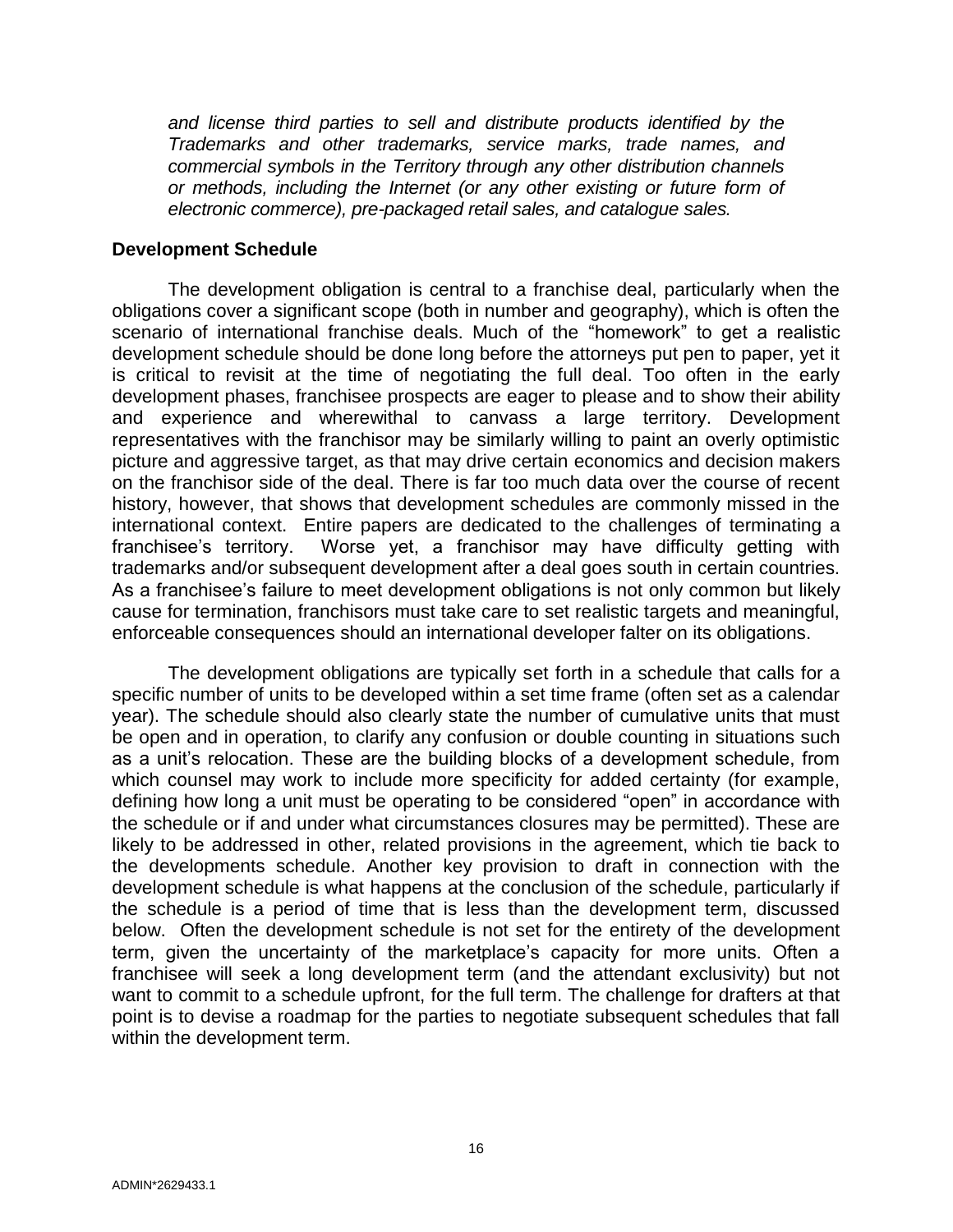#### **Term**

Two types of term must be considered and included in international deals – the development term and the operational term. Generally the development term is a shorter amount of time, with the operational term usually set to expire or terminate on the date upon which the last unit level agreement expires or is terminated. Particularly if the development and operational rights are all under one agreement as is sometimes the case, drafters need to ensure that appropriate rights and obligations survive, even if the development term expires or is terminated.

#### **Intellectual Property**

Various provisions that can nearly be deemed boilerplate in domestic agreements call for much more consideration in the international context. That is not to say that any language needs to change from what may be included in the franchisor's domestic agreement, and to the contrary, much of it should remain exactly the same. It is an area, however, that may draw unanticipated negotiation if not prepared. Franchisors may get push back from sophisticated franchisees who feel that their investment in the brand results in broader rights in relation to intellectual property than what would ever be asserted by a franchisee in the same market as the franchisor, particularly if the brand is established in the home market. International franchisees may take issue with not being able to enforce against infringement, register marks in connection with the franchised business, or have outright ownership in any innovations.

As the franchisor's most valued asset, the trademarks should be addressed thoroughly in the franchise agreement and franchisors should hold firm on many of the protections as set forth in domestic agreements, even when abroad. The franchisor should not waiver from any provision regarding outright ownership in existing marks, should clearly state that the franchisee is prohibited from registering other related marks, and should not delegate any of its authority to act as the sole decision maker of when and how to bring enforcement actions against infringers. Franchisees may be well intentioned in their efforts, such as wanting to expand a portfolio to more cover more classes of goods and services or to bring an enforcement action against infringers because they feel they are better suited to do so, having connections in the territory. Franchisors should not permit any of these efforts by franchisees, and should take the time to carefully explain these provisions and ensure there is not disagreement on the parties' respective rights and obligations.

A franchise concept often needs to make necessary local adaptions to its product offerings, service style, build-out, etc. to succeed in different international markets and the franchisor must find a balance between allowing franchisees to contribute to such innovation, while maintaining clear ownership of any such innovations. Franchisees may take issue with the concept and in some jurisdictions there may be local laws to consider relating to such ownership. The use of innovations across a system has been a fundamental component of several well-known product offerings at famous brands, and needs to be guarded in the franchise model. Although changes may be necessary based on local law as noted above (in which case the franchise agreement should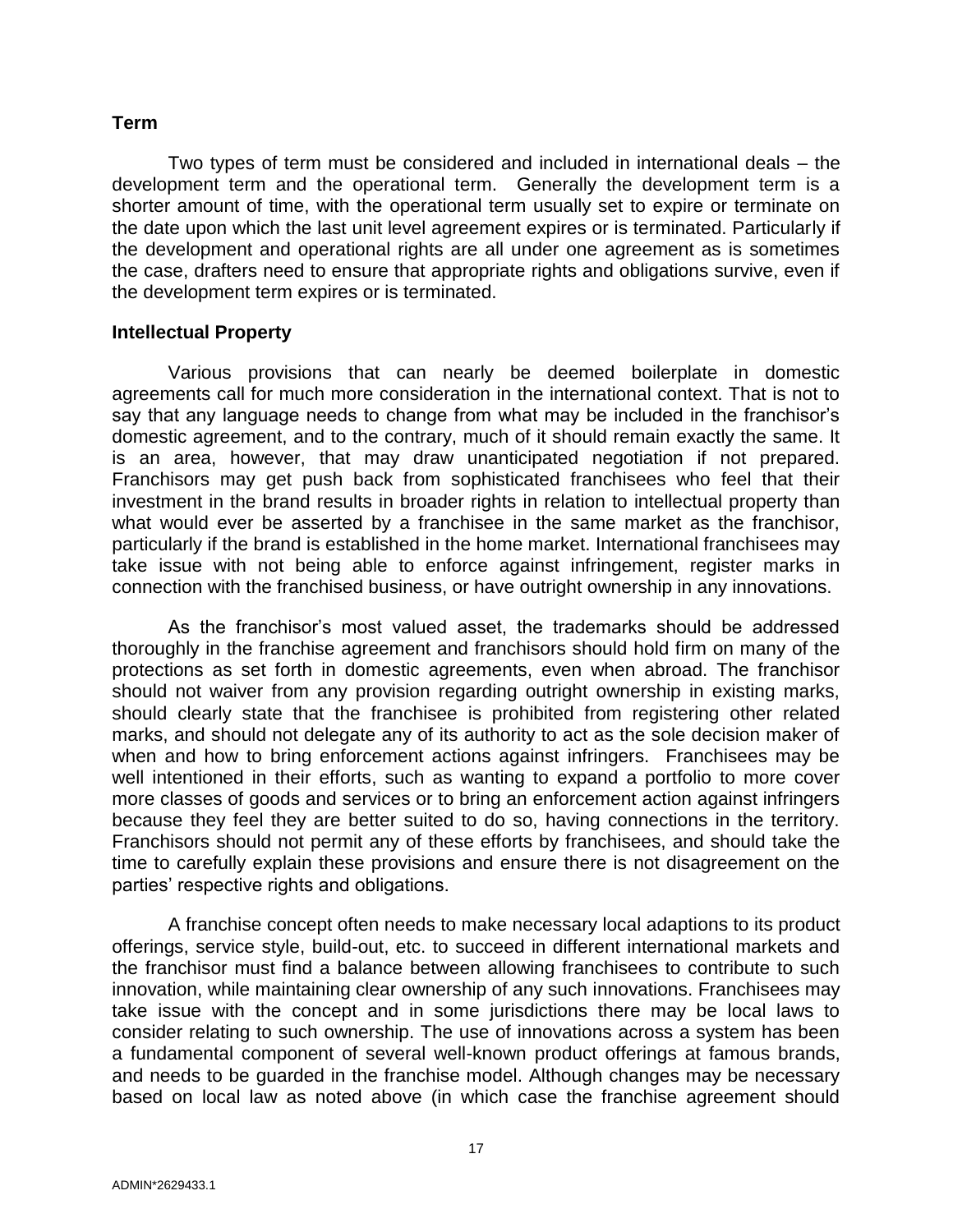contain an automatic transfer of the intellectual property, as illustrated by the sample provision below), the franchisor should not waiver on this provision.

*Licensee must fully and promptly disclose (at the moment of its or their creation) to Company, all copyrightable and patentable deliverables, as well as any other intellectual property deliverables, including, but not limited to, ideas, plans, improvements, concepts, formulas, recipes, methods and techniques relating to the development or operation (including marketing, advertising and promotions) of its Business or any similar business conceived or developed by Licensee, any Owner or Licensee's employees during the term of this Agreement ("Innovations"). Effective as of the moment of the creation of any Innovation, Licensee hereby transfers, without any compensation to Licensee, any Owner or Licensee's employees, all rights in and to such Innovation to Company and its affiliates. Such transfer shall cover all fields of exploitation, including, but not limited to, those fields specified in [reference to local law]. Licensee also hereby transfers to Company the exclusive right to permit the exercise of Licensee's derivative copyright. For the avoidance of doubt, Company and its affiliates shall be entitled to modify the Innovations without Licensee's consent. Licensee hereby acknowledges and agrees that Licensee shall not, and shall cause its Owners and employees not to, raise any claims or exercise any moral copyrights against Company or its affiliates in connection with the Innovations.*

## **Marketing**

Although the nature and extent of the local marketing expenditure may vary based on the market and the franchisees ability, local marketing is much more of a necessity in foreign markets where the franchisor does not have an established presence. In contrast to the common structure in domestic franchising, the scale is likely to tip in the favor of the franchisee controlling the marketing with relatively little coming back to the franchisor by way of a fee. The rights and the obligations must be considered and carefully drafted in the franchise agreement, however, to still clarify the obligation of the franchisee to spend the funds and to give the franchisor flexibility to shift the expenditures when and if it institutes more robust global initiatives, regional cooperatives and the like. In connection with the any local marketing ability and or obligation, the franchisor is well served to continue to incorporate provisions that require approval of advertising and initiatives.

## **Guarantee/Additional Security**

The guarantee is brief in language (perhaps only a few sentences) but long in the amount of time it generally takes to negotiate and draft in the context of an international franchise agreement. Although a guarantee is commonplace in domestic agreements – even with multiple unit franchisees – these are far more difficult to include as part of an international deal, particularly with a sophisticated, often well capitalized franchisee.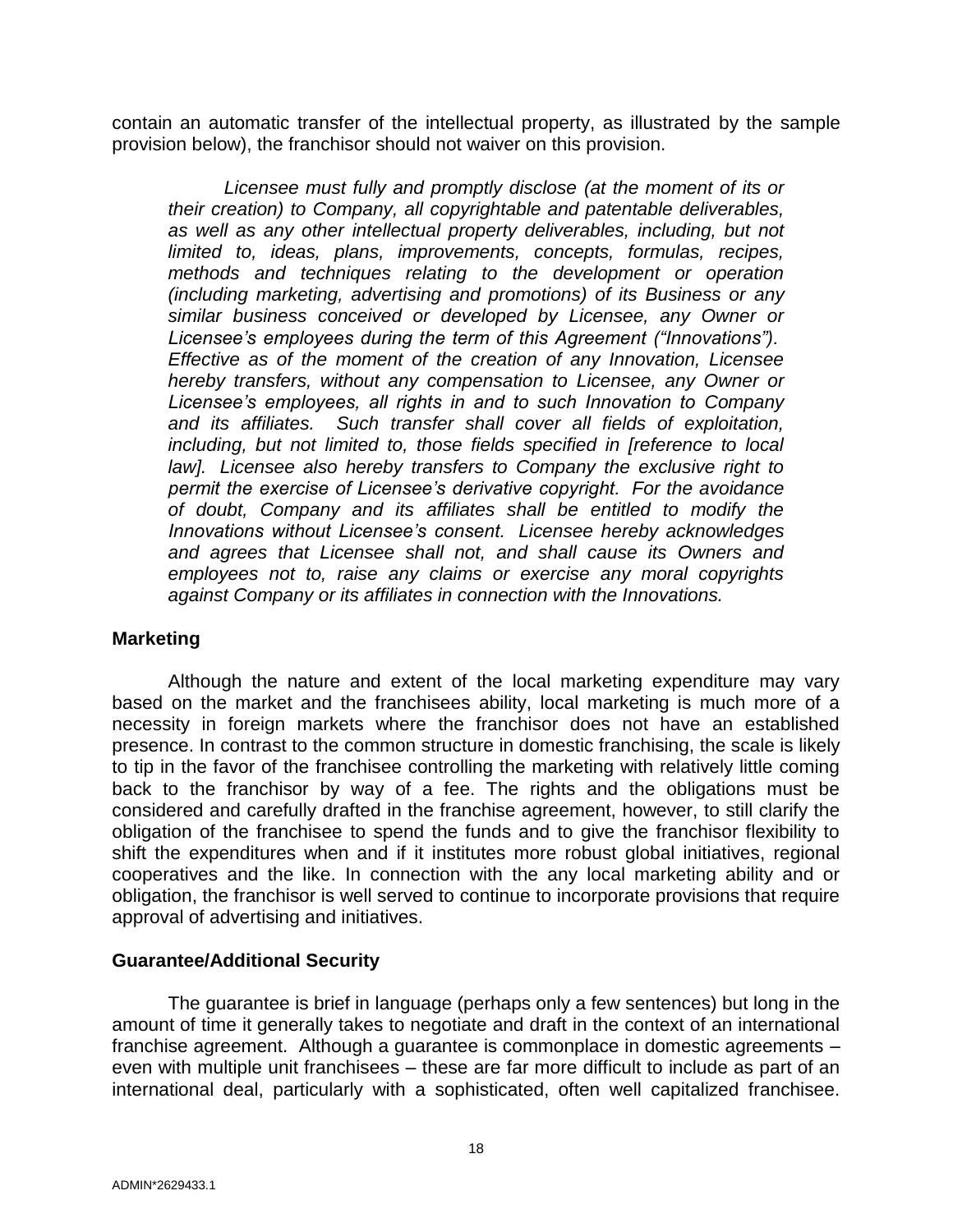Such franchisees may come to the table with the opinion that the significant outlay of funds required to develop and operate units oversees is in itself a guarantee and may even take it as an insult that a franchisor wants additional security or protection should the deal go south. Often the investors start at a point in negotiation where they want *no*  part in signing any document that obligates them personally, which may lead to the consideration of other options such as letters of credit or bank guarantees. These often involve more complication, time and expense, which can sometimes lead to a franchisee coming around to the concept of a personal guarantee.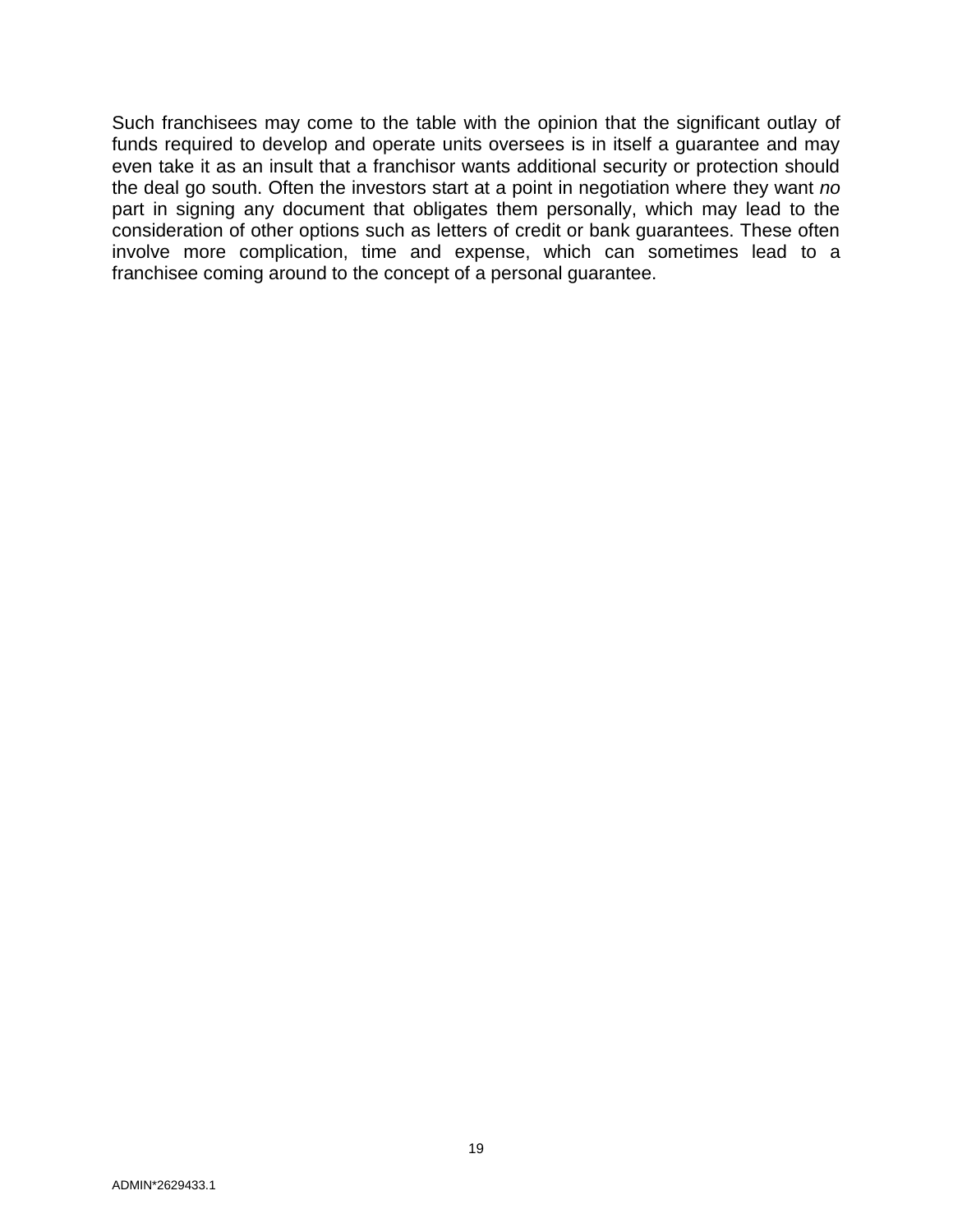## **Deal Flow and Using Local Counsel**

By Gustavo Alcocer and KevinE.Maher

#### <span id="page-21-0"></span>**I. Introduction**

You've just received an e-mail from your internal client and they want to do a multi-unit franchise deal outside the U.S. Both the target franchisee and your internal sales team want to move forward on a very aggressive timeline. Your company has been wildly successful in the U.S. but up until now it has not sold any franchises internationally. As a result, there is little to no experience on the business side on international deals. To complicate matters, you've never worked on an international deal before either. Where do you start?

This is not an uncommon situation for companies who are just beginning to consider international expansion. In this paper, we will examine the typical steps in an international franchise transaction and how to effectively and efficiently utilize international franchise counsel and local counsel.

#### **II. Typical Steps in an International Franchise Deal**

#### **A. Market and Franchisee Due Diligence**

In the real world, the selection of target markets and the identification of franchisee prospects are often already decided by the business team before the legal department is made aware of a proposed transaction. Nevertheless, there are certain best practices for market and franchisee selection that should be proposed by the legal team to give discipline to the international deal process—after all, not all markets or franchisee prospects are created equal.

All too often, a franchisor that is new to international expansion will receive inquiries from all over the world about possible franchise opportunities. It is often difficult to maintain focus and discipline in the face of a flurry of seemingly easy opportunities to expand your brand. However, franchisors are well-advised to be wary of chasing what seems to be the "low-hanging fruit" of international deals. Indeed, the legal department can and should speak up about market due diligence and franchisee due diligence early and often to promote the idea of a disciplined approached to international expansion.

The idea behind market due diligence is that a franchisor is making a wellconsidered business decision based upon market research, local tastes, demographics, regulatory landscape, compliance risks, local labor and real estate costs and other factors to determine what countries are the best match for the brand at that time. By contrast, brands that don't perform disciplined market research often end up following an *ad hoc* process of "lead chasing" based primarily on opportunities presented by interested parties. The latter approach often leads (though, of course, not always) to less profitable deals or deals that the franchisor does not have the resources to fully or effectively support.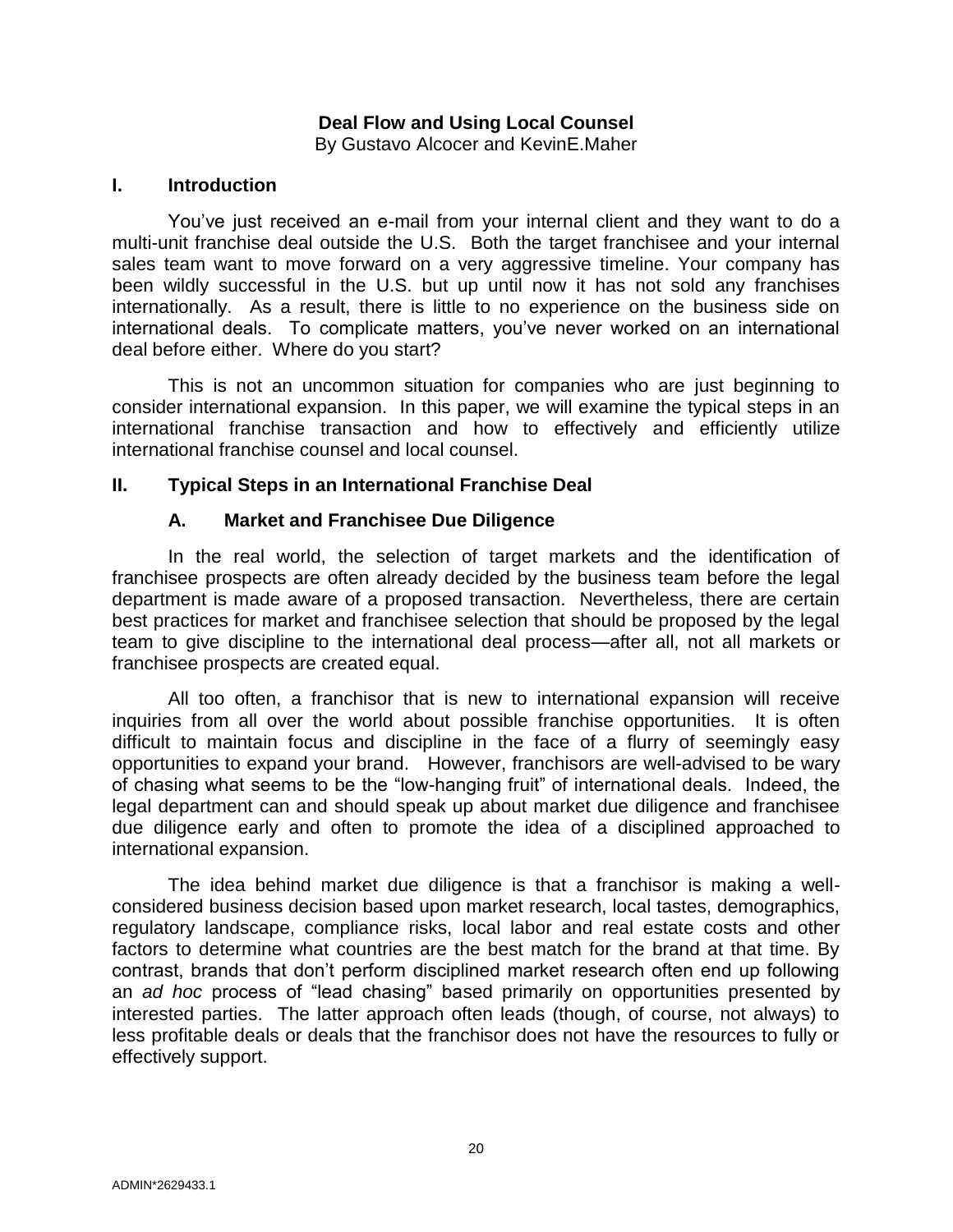Similarly, after a market has been carefully selected, choosing a partner also requires significant due diligence. Often, preliminary due diligence is carried out at a very early stage to vet a proposed franchisee while more detailed due diligence is carried out later in the deal process before a definitive agreement is signed. The preliminary due diligence should include financial due diligence to determine upfront whether the prospect is financially capable of supporting the franchise, as well diligence on the prospect's background to confirm that the franchisee has the right experience to run the franchise. This early stage due diligence should also include preliminary checks against terrorist watch lists maintained by the U.S. and foreign governments.

More detailed due diligence often occurs later in the deal process after a letter of intent or term sheet has been signed. This level of due diligence entails incurring a greater level of out-of-pocket cost and therefore, when feasible, is often completed only after a deposit has been taken from the prospect. This deposit is often used to defray the cost of detailed due diligence, such as third party background checks, litigation searches, credit checks and corporate/legal diligence. This level of due diligence is strongly recommended to ensure compliance with U.S. law and best practices.

## **B. LOIs and Term Sheets**

Once the market and franchisee prospect have been identified, the next step is usually to enter into a non-binding letter of intent (LOI) or term sheet. A sample of a typical LOI for an international franchise transaction is attached to this paper as Exhibit A. The main purpose of a term sheet or LOI is to ensure alignment on the key commercial terms of the transaction before engaging in the more costly and timeconsuming steps of localizing the template agreements for local laws and negotiating the definitive agreements.

By definition, the letter of intent should be non-binding. However, in many jurisdictions it's imperative to be very clear about the non-binding nature of an LOI. Many non-U.S. jurisdictions include the concept of a "pre-agreement" or a "promise to contract." Use of a pre-agreement in these jurisdictions may give rise to regulatory obligations (such as disclosure) or liability to the other party if the transaction is not consummated. For these reasons, an unsigned term sheet is sometimes used in lieu of a signed LOI. A term sheet often has less detail than an LOI and can be more easily negotiated by a business person without unintentionally resulting in a binding arrangement. A sample term sheet is attached to this paper as Exhibit B. In addition, the execution of a standard, binding non-disclosure agreement prior to entering into an LOI or term sheet is highly recommended to preserve any confidential information that may be revealed to a prospect during negotiations and discussions of an LOI or term sheet.

## **C. Deposits**

Once an LOI or term sheet has been signed, collecting a refundable or nonrefundable deposit is a practical next step. Deposits are often required upfront as a condition to signing a non-binding LOI or are required within a certain number of days after an LOI is signed.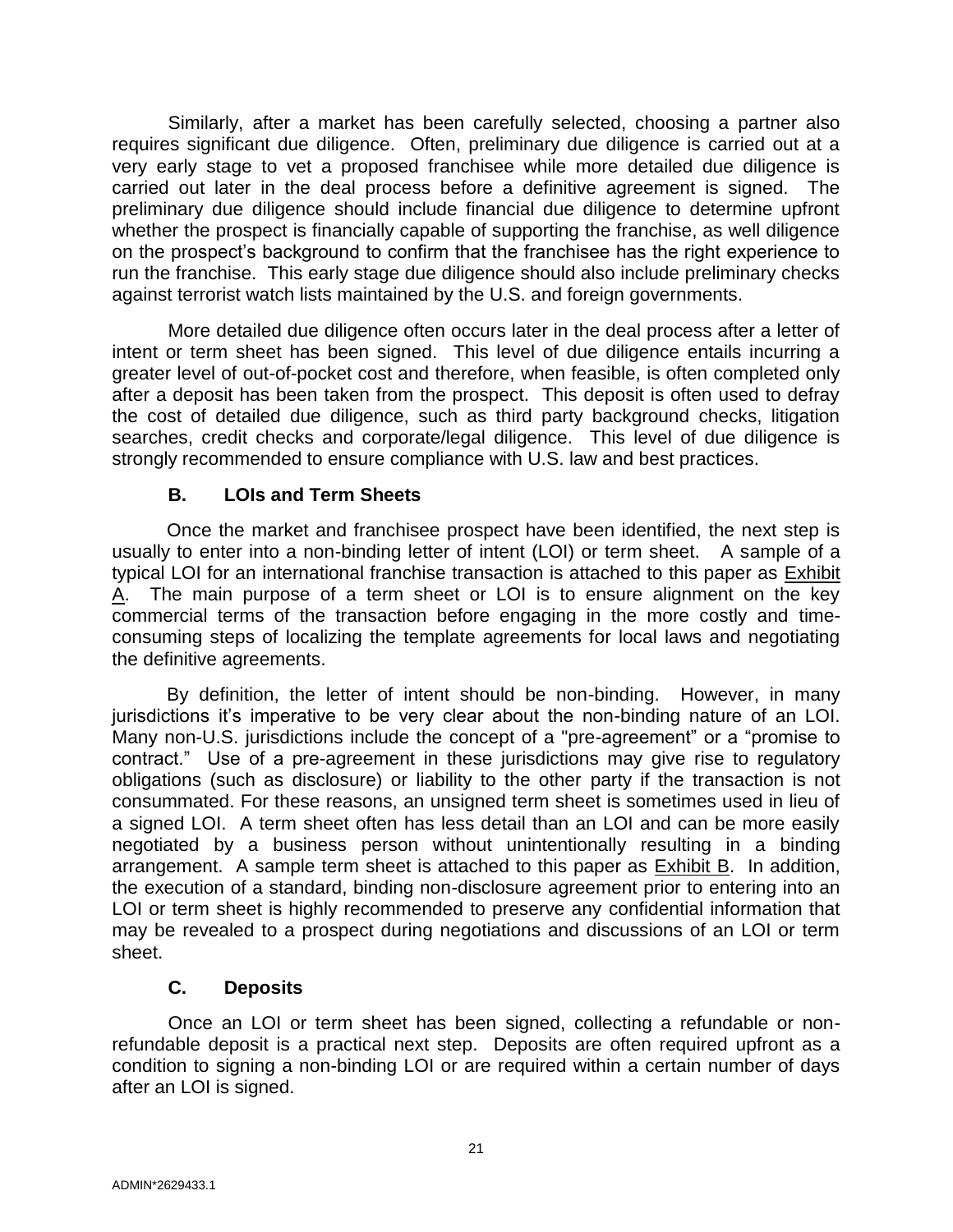However, it is not always permitted to collect a deposit for international franchise transactions. In many cases, collecting a non-refundable deposit (or any deposit at all) may be sufficient evidence that an agreement has been made (even without complying with applicable disclosure obligations) or may be restricted by the franchise laws of the target country. In these cases, the franchisor risks bearing the entire cost of structuring the deal and related due diligence if the franchisee backs out or the franchisor decides not to move forward. As discussed further below, this is also a key reason why consulting international franchise counsel or local counsel before signing a letter of intent is crucial.

## **D. Disclosure Requirements and Draft Agreements**

After finalizing the LOI or term sheet, the next steps are generally to deliver a franchise disclosure document (if required by local law) and to prepare a draft agreement using your template international franchise agreement. If you do not have an FDD or a set of international franchise agreements, then converting your domestic FDD and franchise agreements into template international agreements is a necessary next step. Creating a customized set of international franchise documents can be a timeconsuming process and is a step that should be considered earlier in the process (at the due diligence stage if not sooner), especially if your company does not franchise domestically or if you will be using a model that your company does not use in its domestic franchise program (e.g., master franchising or area development). If you haven't done so already, this is the time to engage experienced international franchise counsel to guide preparation of your new template agreements and FDD for use internationally. There are a number of elements of an international agreement (both legal and practical) that will need to be thoughtfully considered and having international franchise counsel to guide you through this process is crucial.

Once the draft FDD and agreements have been prepared, it is now time to have the agreement reviewed by local counsel as will be discussed further in Section III below.

## **E. Negotiation**

Once the franchise documents have been prepared and reviewed by local counsel, the next step is to negotiate its terms with your proposed partner. A greater level of negotiation should be expected for international deals than you may normally experience for domestic transactions. There are many reasons for this, but often it is due to the fact that international franchisees sometimes take on a much larger territory and are required to make a much larger investments than typical domestic franchisees. In addition, the international franchisee may request changes to the agreement that they believe are required by local law or market practice in their home country. Often, these proposed revisions will need to be vetted with your local counsel to confirm that the claims are true or whether less extensive changes may achieve the same end.

## **III. Using Local Counsel**

## **A. Selecting Local Counsel**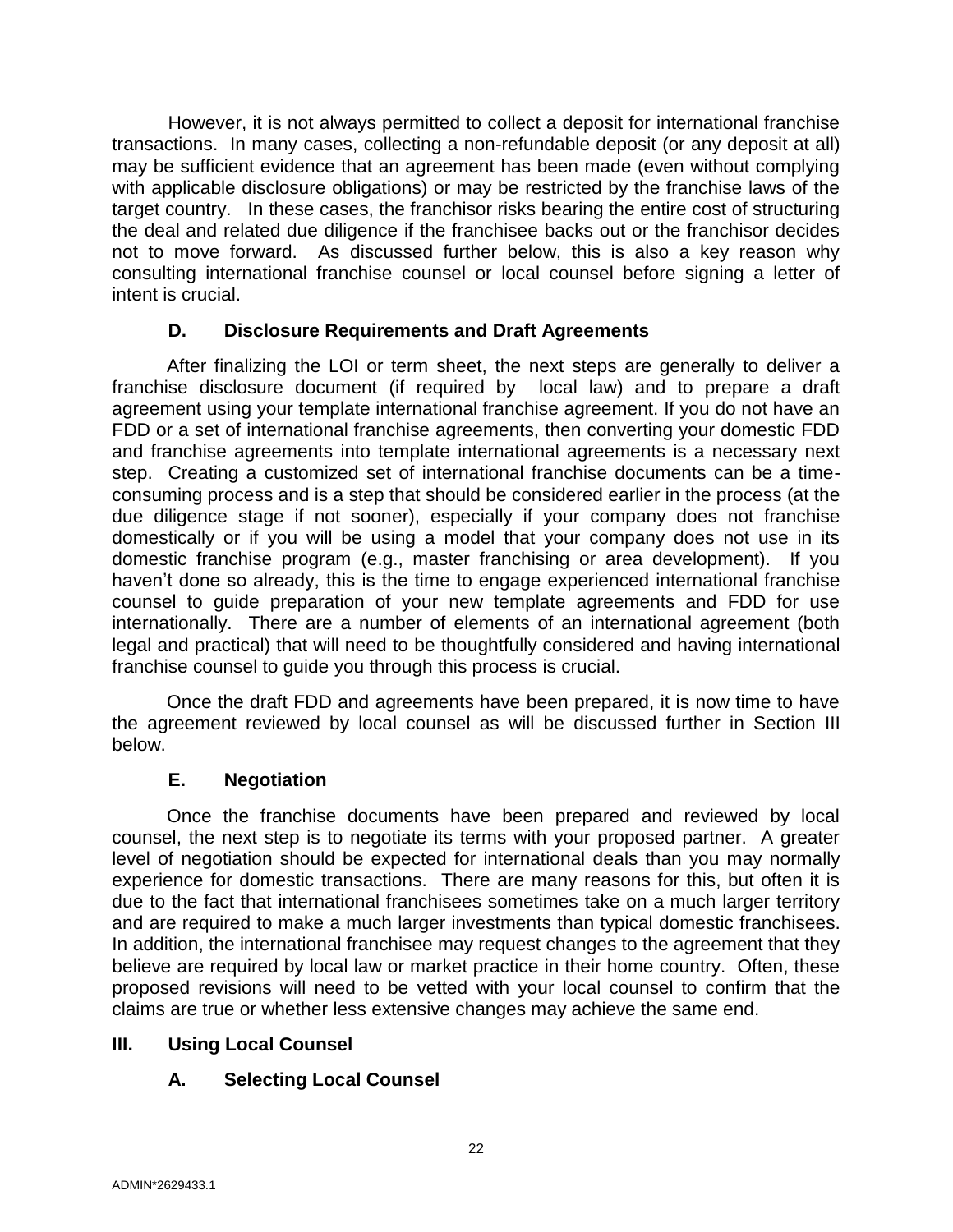How does one select local counsel for a franchise transaction in a different country? There are many resources for selecting local counsel with appropriate experience in nearly every jurisdiction through franchise industry groups, such as the IFA. For countries that have franchise laws, it's important to find local counsel who actively represents franchisors in their market and has strong familiarity with the local franchise laws. However, with the exception of the U.S., Canada and Australia, it is rare (though not unheard of) to find local counsel who has a practice solely dedicated to representing franchisors, particularly in countries that don't specifically regulate franchising. Rather, selecting local counsel with a strong commercial contract background who has meaningful experience with franchise transactions is often the best approach.

It is also important to understand the role that local counsel plays in the transaction. As noted above, while your local counsel may have experience with franchise agreements, they may not have intimate familiarity with your brand, your structure or your industry. However, local counsel brings a number of critically important components to the table for completing your franchise transaction, including advice on the following:

- compliance with local franchise disclosure or registration laws and any currency control laws;
- drafting and reviewing a locally compliant FDD, if required;
- the effect of local country laws on the enforceability of your agreement;
- the availability of key remedies in the event of a breach of your agreement;
- local market custom and practice;
- tax-efficient structuring;
- translation of your FDD or agreements, where required or recommended;
- corporate and other due diligence on the franchisee;
- compliance with appropriate execution formalities; and
- negotiation of provisions considered to be issues of local law or market practice.

For these reasons, selection of the right local counsel is key to the success of your international franchise deal.

## **B. When to Involve Local Counsel**

One question that often arises is at what point in the deal process should you involve local counsel? While engaging local counsel will cost money, it would be illadvised to proceed with signing an LOI without first involving local counsel at least for a preliminary check on applicable franchise laws. This initial touchpoint also allows you to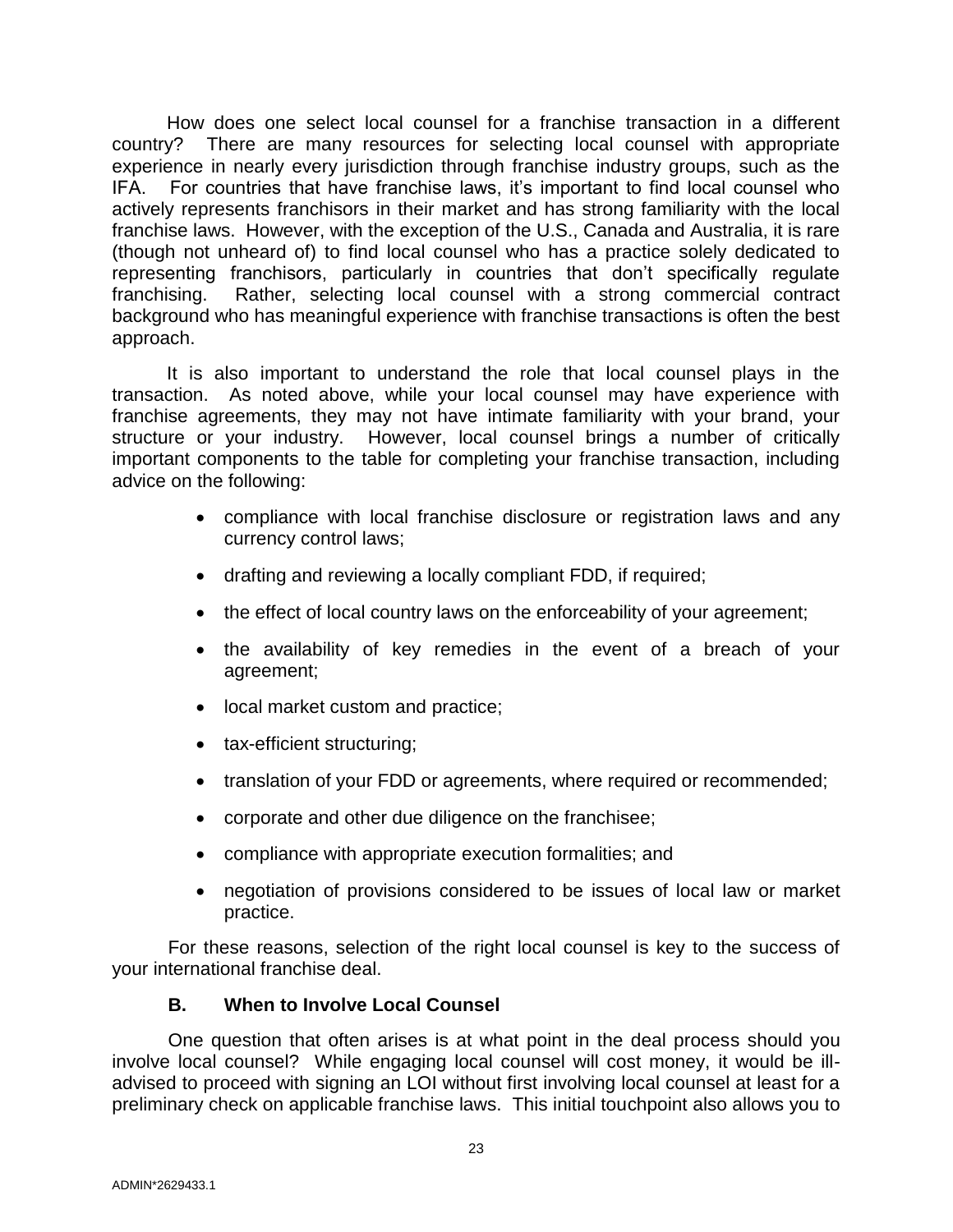clear conflicts with your chosen counsel early on. However, this initial involvement, at the LOI or term sheet stage, does always not need to be a deep dive. A "high-level" review of the LOI together with a brief introductory phone discussion with local counsel are typically all that is needed to get started. However, foregoing this important early step can cost you more in time and legal fees later on in the transaction (even in cases where the transaction is terminated).

## **C. How to Effectively Utilize Local Counsel**

As discussed, engaging local counsel early is crucial. However, it's also important to understand how to best engage with your local counsel to get the best advice in an efficient and effective manner.

## **1. Preliminary Advice and Due Diligence**

As noted above, it's important to receive preliminary advice early on from local counsel regarding the possible franchise law requirements, the ability to take a deposit and other regulatory requirements, such as disclosure or registration, that may affect the cost or timing of your deal.

Local counsel can also provide invaluable insight to you when conducting initial market research or conducting diligence on your proposed franchisee. Often, local counsel can offer non-legal intelligence regarding a prospect (e.g., market reputation, prior dealings/relationships, references, etc.). This information can be highly valuable to you in the due diligence stage.

Local counsel should also be consulted for confirming corporate matters relating to the franchisee, including, for example, confirmation that the ownership of the franchisee entity is consistent with what has been represented by the franchisee and confirmation that the individuals signing the agreement have the power to bind the franchisee.

## **2. Agreement Review**

Assuming that your template agreements will be governed by U.S. law and call for arbitration of disputes in the U.S., a common approach is to instruct local counsel to review your agreement for mandatory points of local law that will apply regardless of the choice of law and venue. This instruction helps your local counsel to appropriately tailor their review to the points in your agreement that will need to change to be enforceable. While U.S. law may govern your agreement, it is often the case that certain local laws in a given country will apply as a matter of public policy despite a choice of U.S. or other foreign governing law. Examples of public policy issues and local general principles of law that often control over a choice of U.S. law are franchise disclosure and relationship laws, competition laws (particularly in relation to franchisee compliance/enforcement and non-compete covenants and resale price maintenance), intellectual property laws, industry regulatory compliance, currency control laws, real estate and corporate laws, and usury laws. It will be key for local counsel to point out and, where necessary, modify, provisions of your template agreement that would be unenforceable under local law. In some cases, failure to make certain changes could render your entire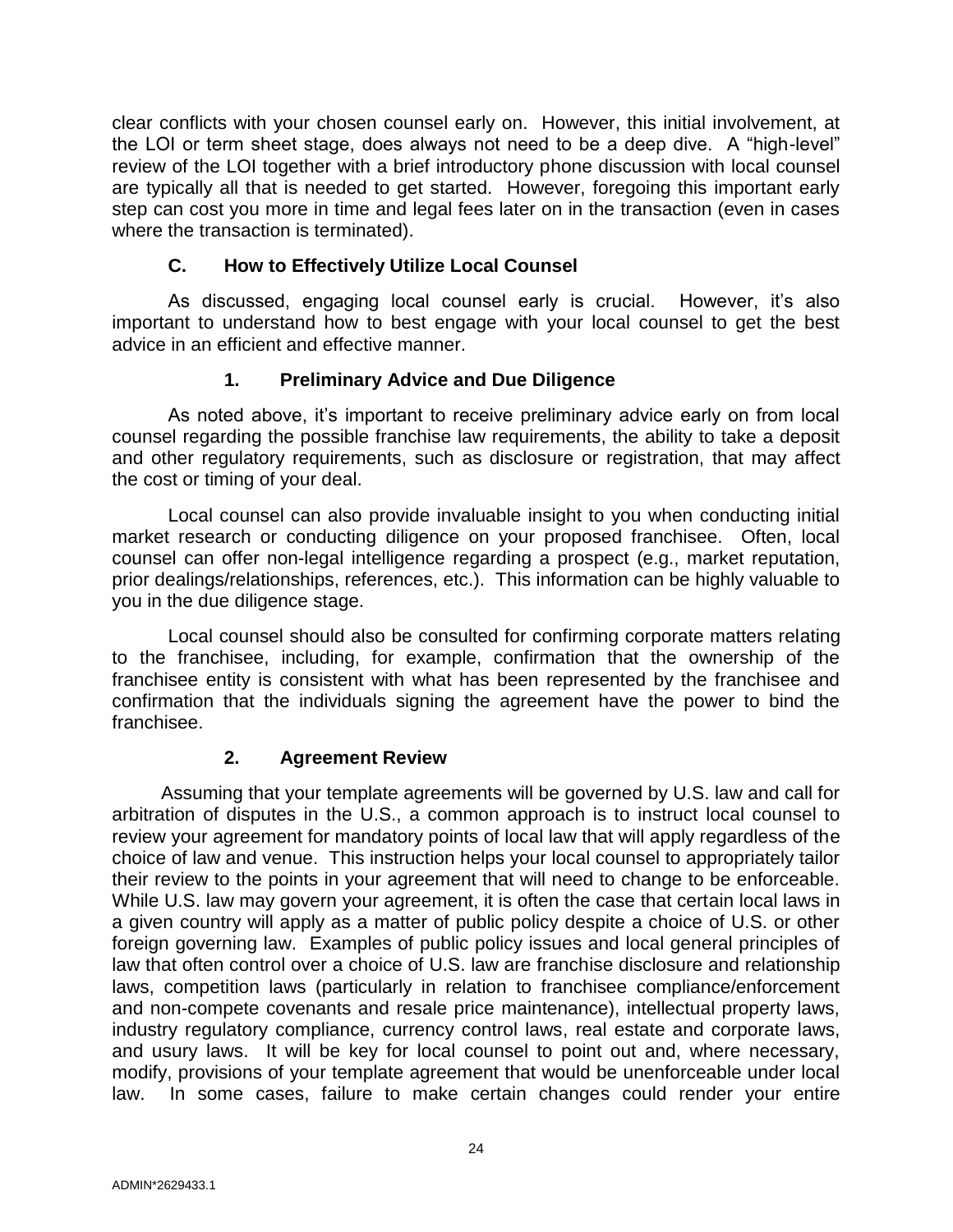agreement void. Whereas, in other cases, failing to make the change may be acceptable with the knowledge that local enforcement may not be feasible.

## **3. Negotiation**

As noted above, local counsel can also be critical to the negotiation process. If the franchisee prospect or its counsel do not speak English, then local counsel may play a heavy role in negotiation or interpreting comments from the franchisee. In addition, it's often necessary to rely on local counsel to confirm whether comments made by the franchisee are legitimate issues under local law as opposed to negotiating tactics. This type of local counsel "gut check" if often crucial to avoid making critical mistakes or concessions during the negotiations stage.

## **IV. Other Local Considerations**

## **A. Generally**

Often, issues or contract points that are commonplace in U.S. franchise deals will have different meanings, be more limited or simply do not exist in foreign jurisdictions. Examples include: vicarious liability; joint employer liability; class actions; punitive and consequential damages; and conduct standards (e.g., "reasonable discretion", "best efforts," "commercially reasonable efforts"). Understanding these differences will put you one step ahead in your deal and will focus your negotiations on the issues that are truly important. For example, local counsel may be helpful in modifying customary indemnification provisions to be locally enforceable or more effective by ensuring that the right types of local law claims are covered, that there are appropriate exclusions and carve-outs, and that the parameters around the duty to defend will apply to local actions.

## **B. Translations.**

Having local language translated franchise documents is mandatory in certain jurisdictions and is expected as a market practice in other jurisdictions. Specifically, if there is a local registration requirement, a translation of the agreement is often required even if the translation will not control over the English version. For jurisdictions where disclosure is required, providing disclosure in the local language is a particularly good practice if the franchisee prospect's English is limited to avoid claims of ineffective disclosure under local law.

## **C. Execution Formalities.**

Another area that will affect your timeline and cost for international deals is compliance with execution formalities, such as initialization, notarization and apostille, or legalization/consularization. These formalities are often required for the enforceability of your agreement, for the ability to register the agreement with local authorities or for admissibility of the agreement as evidence in local court proceedings.

## **V. Conclusion**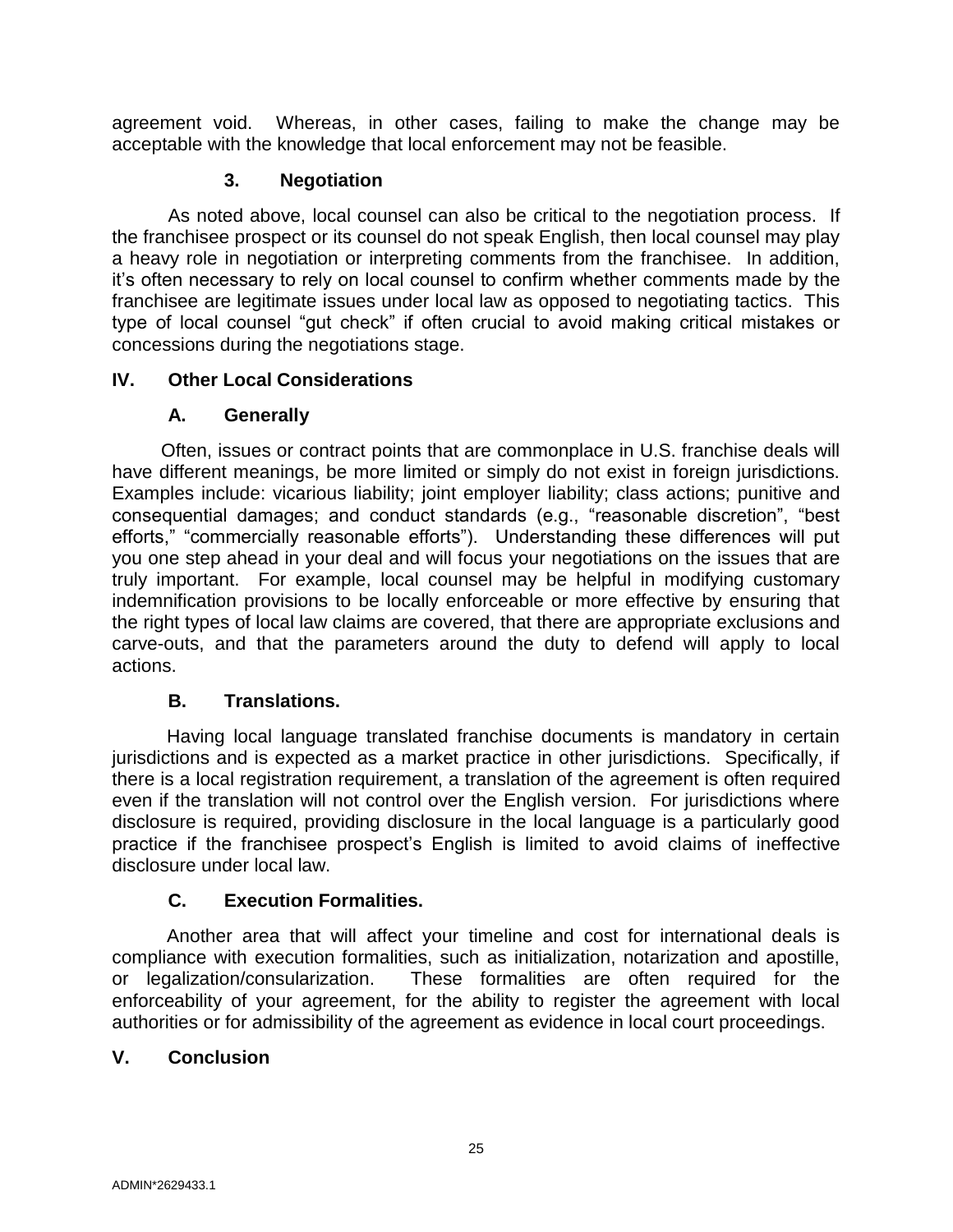Preparing for and closing an international franchise deal is generally a more complicated and prolonged process than entering into a typical domestic transaction. The use of experienced international franchise counsel is key to helping you complete appropriate due diligence on the chosen market and the prospective franchisee and in preparing agreements and disclosures that are suitable for international use. Involving local counsel in a target jurisdiction is also indispensable to completing the appropriate due diligence and to ensuring that your agreement is valid and enforceable, contains necessary and desirable provisions for local enforceability or practice and is not subject to attack for failure to comply with local requirements.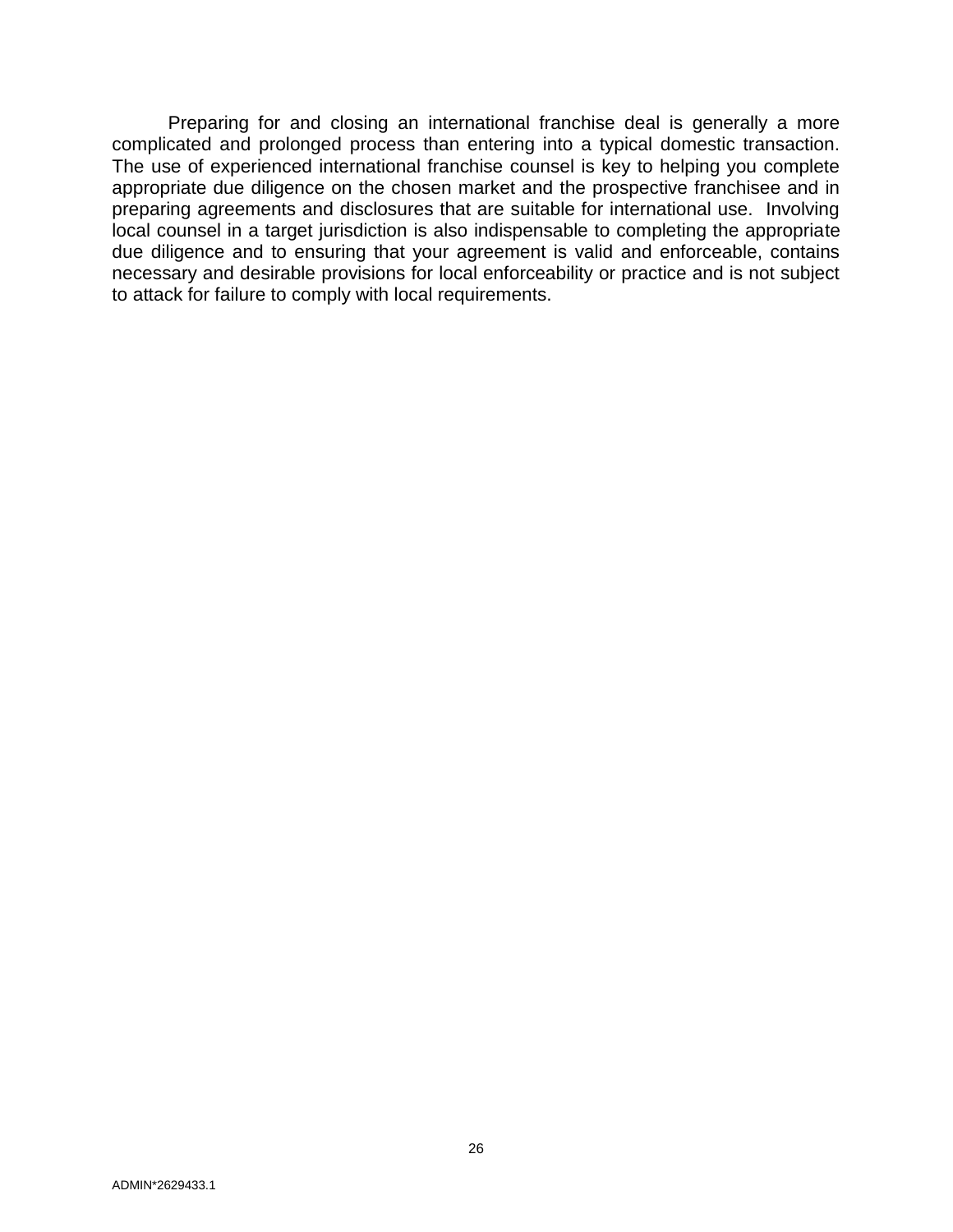## **EXHIBIT A**

## **SAMPLE LOI**

[Month] [DD], 2018

[Name] [Address] [Attn]

> Re: Letter of Intent relating to a proposed development transaction relating to the operation of [●]

Ladies and Gentlemen:

Pursuant to our discussions, we submit this non-binding letter of intent relating to the proposed development transaction between [●] ("Franchisor") and [●] ("Developer") for the purpose of developing [●] ("Franchised Units") in the Territory (as defined below). Developer will enter into the Development Agreement (as defined below) with Franchisor and, pursuant to the Development Agreement, Developer will enter into separate Franchise Agreements (as defined below) for each Franchised Unit on the terms set forth below.

I. THE DEFINITIVE AGREEMENTS

1. Definitive Development Agreement. Franchisor and Developer shall enter into a definitive agreement on Franchisor's standard form of international development agreement (the "Development Agreement"), subject to such changes as may be necessary to comply with mandatory provisions of law in the Territory, by no later than the LOI Termination Date (as defined below).

2. Territory. The territory to be developed under the Development Agreement will consist of [●] (the "Territory"), as the same is geographically constituted on the date hereof.

3. Term. The term of the Development Agreement shall begin as of the effective date specified in the Development Agreement and shall expire on the date on which Developer successfully and in a timely manner completes the Development Schedule.

4. Development Schedule. The Developer must timely open and continuously operate Franchised Units in the Territory pursuant to separate Franchise Agreements in accordance with the schedule set forth in Schedule A (the "Development Schedule").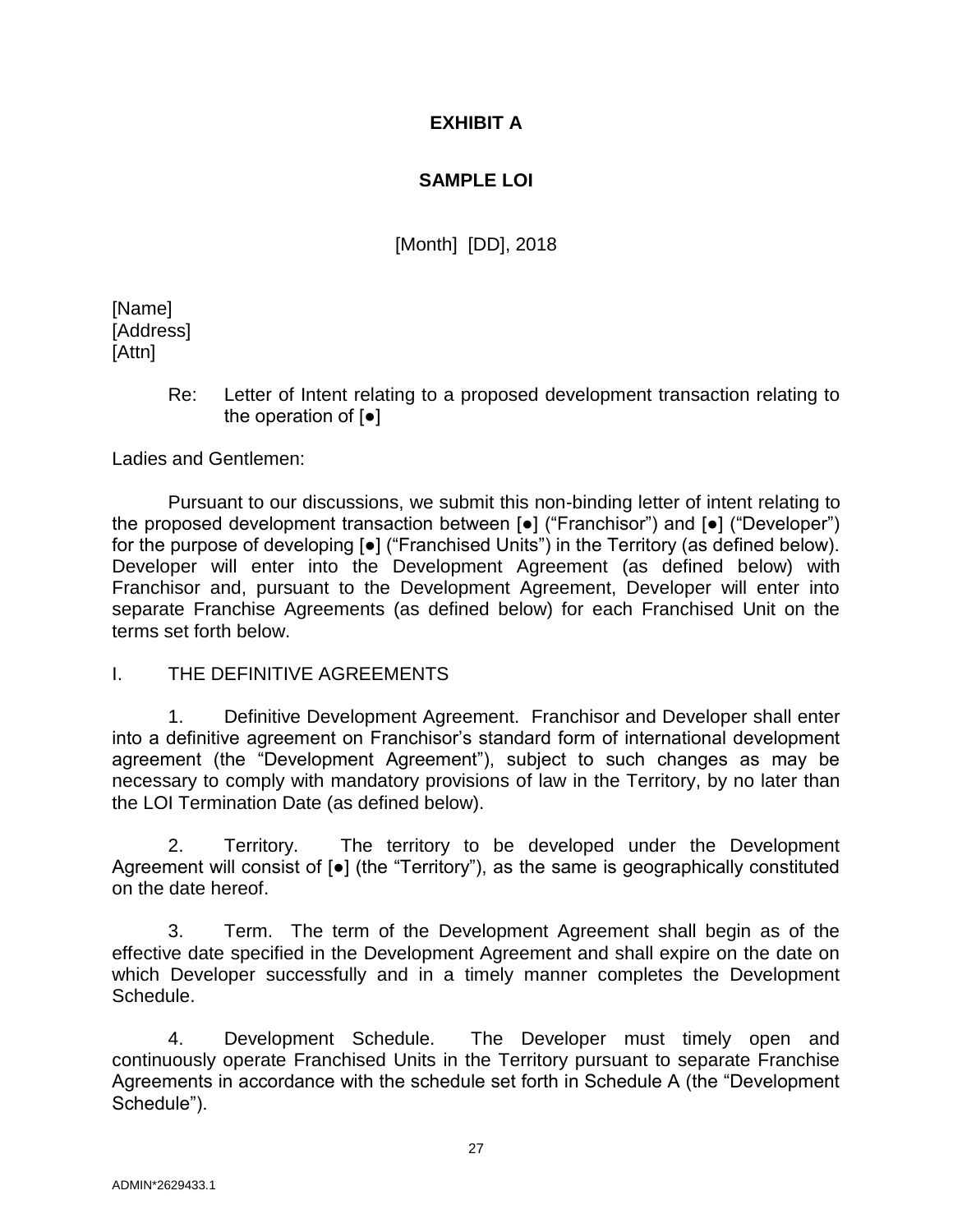5. Territorial Exclusivity. Subject to Developer's compliance with the Development Schedule and the terms and conditions of the Development Agreement, Developer shall have the exclusive right to develop Franchised Units in the Territory during the term of the Development Agreement. Accordingly, subject to certain rights reserved to Franchisor as set forth in the Development Agreement, neither Franchisor or its affiliates shall open or operate, or license others to open or operate, Franchised Units in the Territory during the term of the Development Agreement.

6. Franchise Agreements.

(a) Each franchise agreement shall be on Franchisor's standard form of international franchise agreement (each, a "Franchise Agreement"), subject to such changes as may be necessary to comply with mandatory provisions of law in the Territory. Each Franchise Agreement shall provide for, among other things:

(i) an initial fee in the amount of  $US\$ [ $\bullet$ ];

(ii) an ongoing royalty fee of [●]% of the Franchised Unit's gross sales;

(iii) a marketing fund contribution not to exceed [●]% of gross revenues if Franchisor establishes a global or regional marketing or brand building fund;

(iv) a required local advertising expenditure of [●]% of the Franchised Unit's gross sales;

(v) a tax "gross up" provision calling for the upward adjustment of payments under the Franchise Agreement to account for [GST/VAT], withholding taxes or other assessments applicable to any such payments;

(vi) a term of  $\lceil \bullet \rceil$  years together with a renewal option for  $\lceil \bullet \rceil$ additional period[s] of [●] years [each]; and

(vii) Franchisor's prior right to review and approve the site for each Franchised Unit.

7. Franchise Territory Fee. The Development Agreement shall require payment of a franchise territory fee (the "Franchise Territory Fee") in the amount of US\$[●].

8. Governing Law. The laws of the State of [●], U.S.A. will govern all matters arising out of the Development Agreement and each Franchise Agreement and any and all controversies arising from or related to the Development Agreement and each Franchise Agreement will be submitted to binding arbitration in [●] administered by the International Centre for Dispute Resolution under its International Arbitration Rules.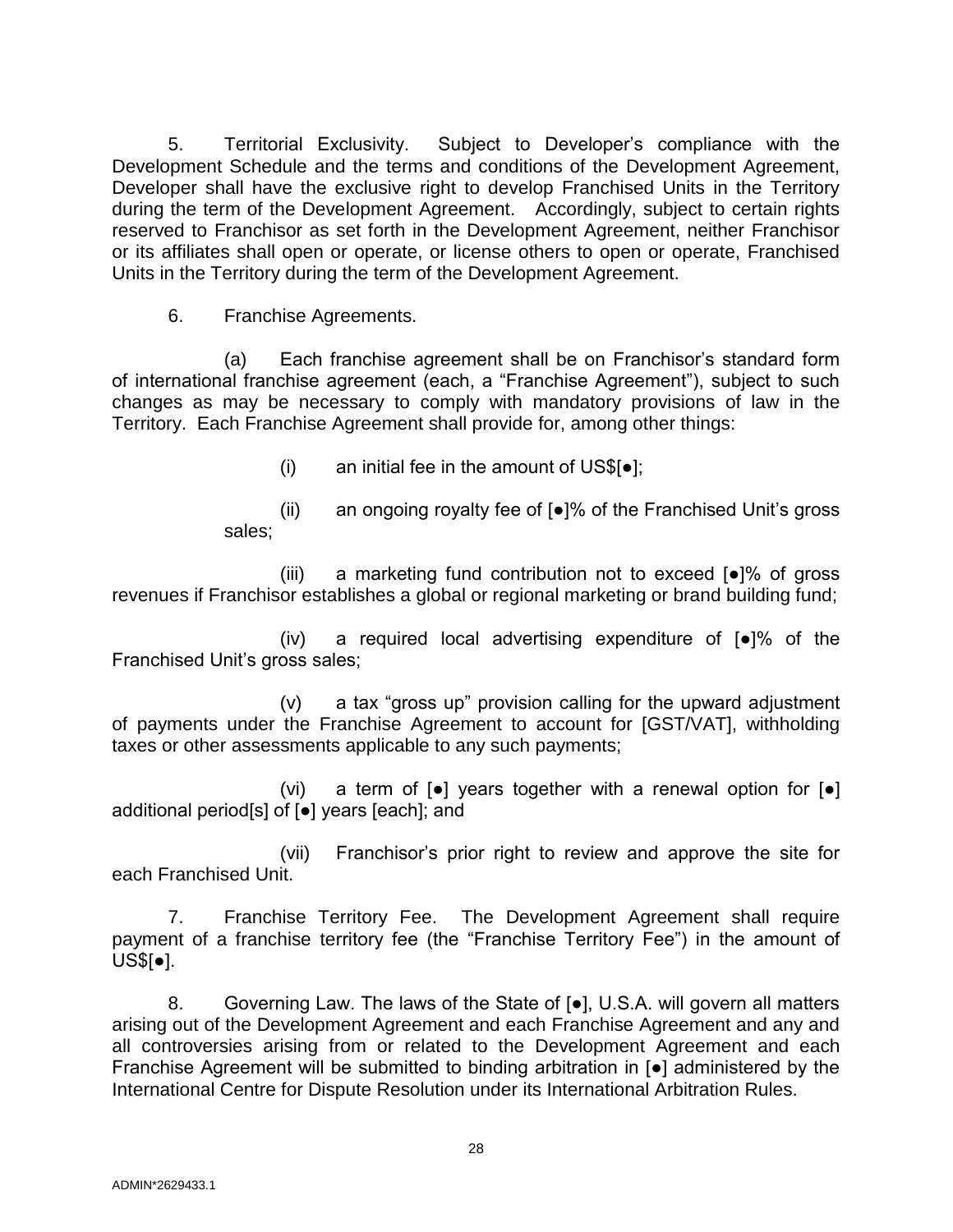10. Guarantee. The terms and conditions of a guaranty of the Development Agreement and each Franchise Agreement by Developer will be further defined and discussed in the Development Agreement based upon the final investment structure to be utilized by Developer.

## II. OTHER PROVISIONS

1. Deposit. Within 10 days following Franchisor's and Developer's execution of this letter of intent, Developer shall remit to Franchisor a non-refundable deposit in the amount of US\$[●] (the "Deposit"). If the Development Agreement is executed by each of Franchisor and Developer before the LOI Termination Date, the entire amount of the Deposit shall be credited against the Franchise Territory Fee. If the Development Agreement has not been executed by each of Franchisor and Developer before the LOI Termination Date and the parties have not otherwise agreed in writing to extend the LOI Termination Date, then Franchisor shall be entitled to retain the full amount of the Deposit in consideration of the administrative and third party costs incurred by Franchisor.

2. Conditions. Consummation of the territory development transaction contemplated hereby (the "Transaction") will be subject to satisfaction of the following conditions:

(i) Board Approval. Approval of the Transaction by Franchisor's board of directors;

(ii) Compliance with Local Laws. Compliance with the franchise registration and disclosure laws in effect in the Territory, if any, and any other laws applicable to the Transaction;

(iii) Background Check. Franchisor's receipt of a satisfactory background check of Developer and its principals as may be necessary to comply with U.S. law and Franchisor's internal policies; and

(iv) Credit Check. Franchisor's receipt of financial statements and other information from Developer and Guarantor evidencing to Franchisor's satisfaction that Developer and/or guarantor have the financial capacity to satisfy Developer's obligations under the Development Agreement and each Franchise Agreement.

3. Expenses. Except as set forth in Section 1 of this Article II, each party will bear its own fees and expenses incident to the Transaction and this letter of intent, whether or not the Transaction is consummated.

4. Confidentiality. The parties have entered into a Mutual Confidentiality and Non-Disclosure Agreement effective on [●], 2018 (the "NDA"), with respect to discussion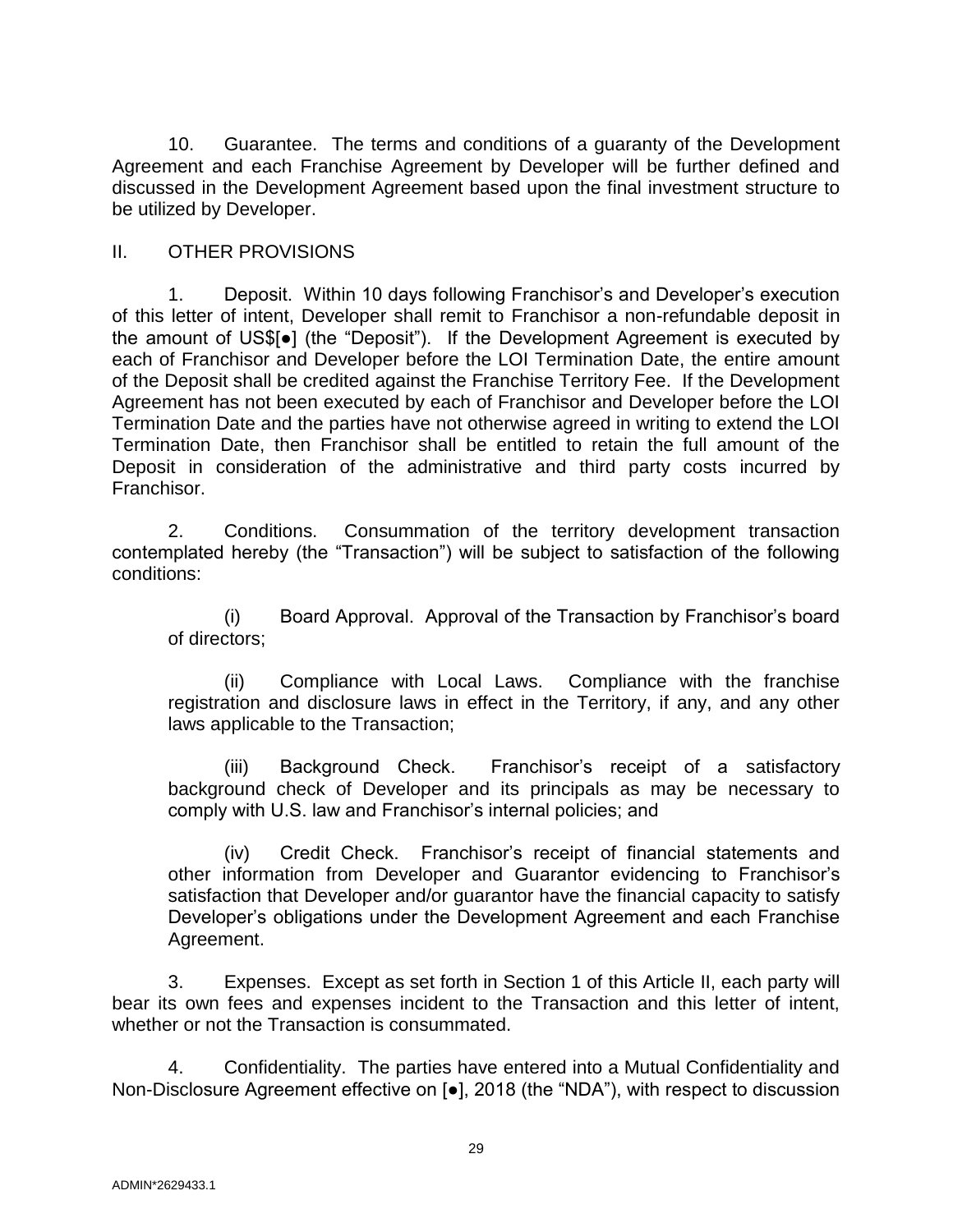and negotiation of the Transaction. All information obtained by either party as a result of the negotiation and execution of this letter of intent and the negotiation and execution of the Development Agreement (the "Confidential Information") shall be held in complete confidence by it, except to the extent that (i) disclosure is required by law or governmental authorities, (ii) such Confidential Information becomes publicly available through no fault of such party, or (iii) disclosure of such Confidential Information by either party is necessary to perform its obligations pursuant to this letter of intent or the Development Agreement (provided that such disclosure is limited to facts reasonably necessary to complete such performance). Developer shall not issue a press release or otherwise publicly announce the Transaction contemplated by this letter of intent without Franchisor's prior written consent.

5. Legal Effect. It is understood that this letter constitutes a statement of the intentions of the parties with respect to the Transaction, does not contain all matters upon which agreement must be reached in order for the Transaction to be consummated and, therefore, does not constitute a binding commitment with respect to the Transaction itself. A binding commitment with respect to the Transaction itself will result only from the execution and delivery of a definitive Development Agreement, subject to the conditions expressed herein. Notwithstanding the two preceding sentences, the agreements of the parties set forth in this Article II are binding and legal obligations of the parties hereto. Except for such paragraphs, no other term or provision of this letter shall constitute a binding legal obligation of any party hereto and no such party shall have any liability to another if the parties shall not complete and execute the Development Agreement or consummate the Transaction, regardless of the reason therefor.

6. Term. Unless the parties have agreed in writing to extend the term of this letter of intent, this letter of intent shall terminate on [●] (the "LOI Termination Date"). This letter of intent shall also terminate upon execution of the Development Agreement. The parties may terminate this agreement at any time if they mutually agree in writing that the Transaction cannot be consummated. In the event of a termination of this letter of intent for whatever reason, the undertakings set forth in Article II, Section 4 shall survive such termination.

7. Governing Law. The internal laws of the State of [●], U.S.A. (without giving effect to any choice or conflict of law provision or rule (whether of the State of [●] or any other jurisdiction) that would cause the application of the laws of any other jurisdiction) shall govern all matters arising out of or related to this letter of intent and the Transaction that it contemplates, including its validity, interpretation, construction, performance and enforcement and any disputes or controversies arising therefrom.

8. Dispute Resolution. Any and all controversies arising from or related to this letter of intent shall be shall be submitted to binding arbitration to be administered by the International Centre for Dispute Resolution under its International Arbitration Rules. The number of arbitrators shall be one and the arbitration shall take place in  $\lceil \bullet \rceil$ . The Development Agreement and each Franchise Agreement shall contain more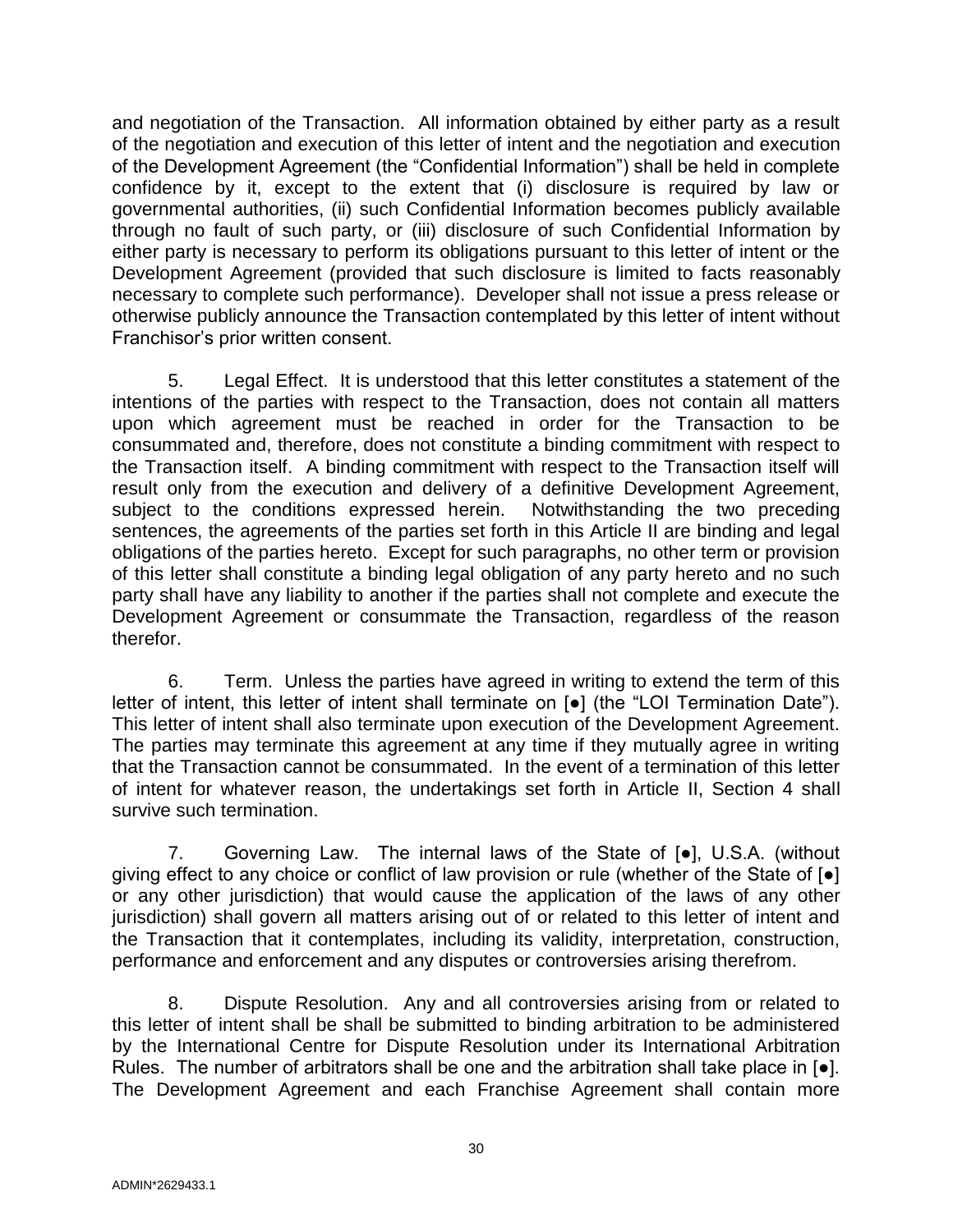detailed arbitration provisions providing for arbitration of disputes by similar means in the same venue.

9. Compliance with Laws. Developer shall adopt and implement anti-bribery, anti-money laundering and trade compliance policies and programs, including ensuring compliance with all applicable sanctions laws, including the sanctions laws administered by the U.S. Department of Treasury, Office of Foreign Assets Control.

10. Counterparts; Facsimile Signatures. This letter of intent may be executed in one or more counterparts, provided that each counterpart shall be deemed to be an original for all purposes, and all of such counterparts shall together constitute one and the same document. The parties agree that signatures sent by facsimile transmission shall be binding.

12. Expiration. This letter of intent shall be deemed automatically withdrawn and of no further force or effect if not accepted by Developer by 5:00 p.m., Eastern time, on [●], 2018.

[Signature Page Follows.]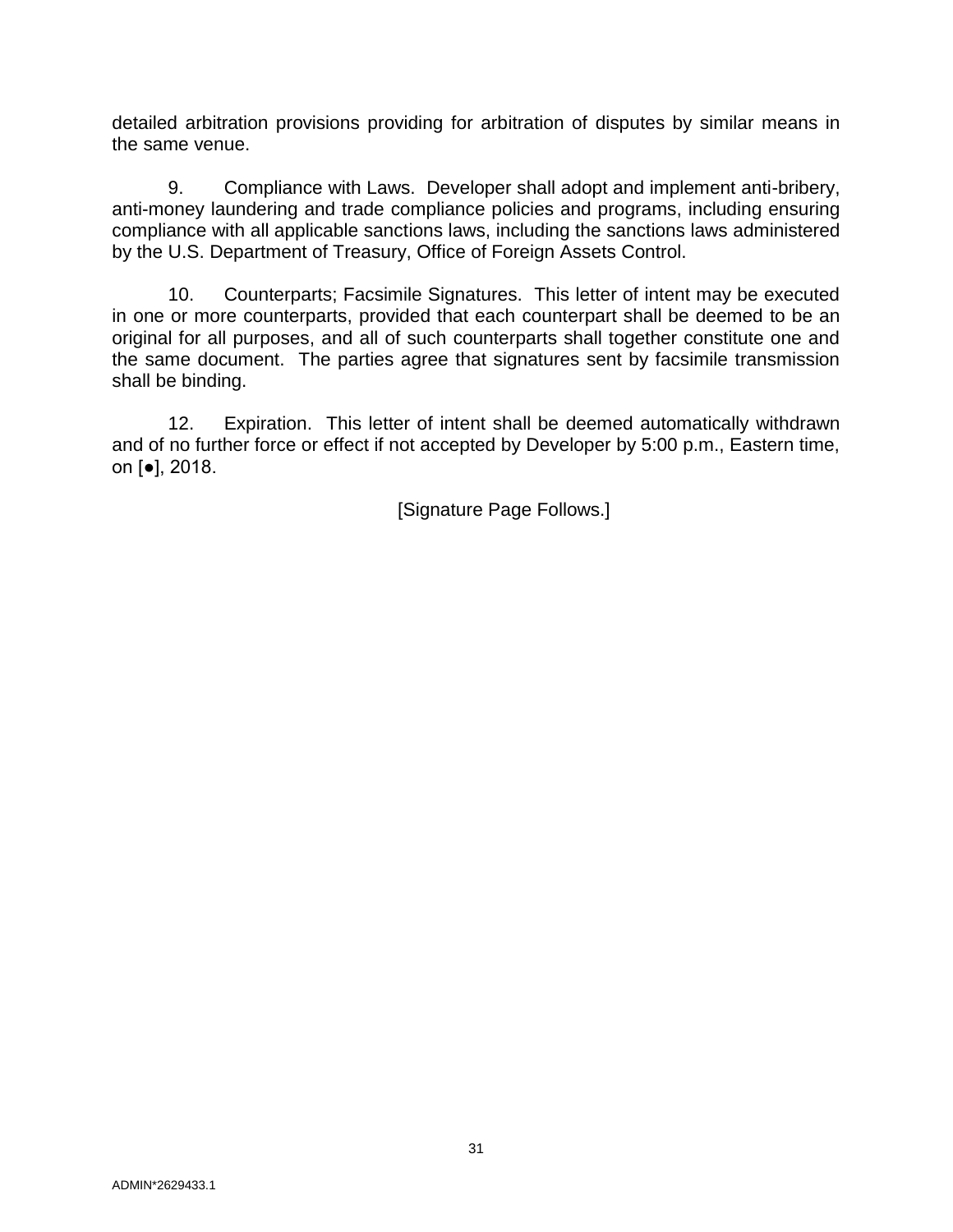## **EXHIBIT B**

## **SAMPLE TERM SHEET**

This non-binding summary of terms is being provided strictly for informational and discussion purposes to provide preliminary guidelines for negotiations between the parties for the terms of development of franchised [●] in the Territory identified below. This summary of terms is not intended to be interpreted to constitute a contract, or an offer to contract, by [●] or any of its affiliates to any third party. Definitive terms and binding agreements may only be approved by an executive officer of [●] with appropriate board of director approval.

| 1. | Developer:                             | [Developer name and jurisdiction of incorporation]                                                                                                                         |
|----|----------------------------------------|----------------------------------------------------------------------------------------------------------------------------------------------------------------------------|
| 2. | Territory:                             | [Country], as geographically constituted on the date hereof.                                                                                                               |
| 3. | Development<br>Term                    | $(\_)$ years                                                                                                                                                               |
| 4. | Development<br>Schedule:               | Grand total of $\sqrt{2}$ ( $\sqrt{2}$ ) units open within the term of the<br>International Territory Development Agreement.<br>() new franchised unit opened by end of    |
|    |                                        | $\sqrt{a}$ ( $\Box$ ) new franchised unit opened by end of                                                                                                                 |
|    |                                        | ( ) new franchised unit opened by end of                                                                                                                                   |
|    |                                        | Specific cities for each franchised unit to be agreed upon by the<br>parties in advance and specified in the Development Schedule set<br>out in the Development Agreement. |
| 5. | Non-refundable<br>Deposit:             | US\$_________________ payable upon execution of a non-binding letter<br>of intent.                                                                                         |
| 6. | Franchise<br><b>Territory Fee:</b>     | US\$                                                                                                                                                                       |
| 7. | Franchise<br><b>Agreement Term:</b>    | Initial term of years. _ renewal terms of years each.                                                                                                                      |
| 8. | <b>Initial Franchise</b><br>Fee        | US\$<br>payable upon execution of the Franchise<br>Agreement.                                                                                                              |
| 9. | <b>Royalty Fee:</b>                    | __% of gross sales.                                                                                                                                                        |
|    | 10. Local Advertising<br>Expenditures: | _% of gross sales.                                                                                                                                                         |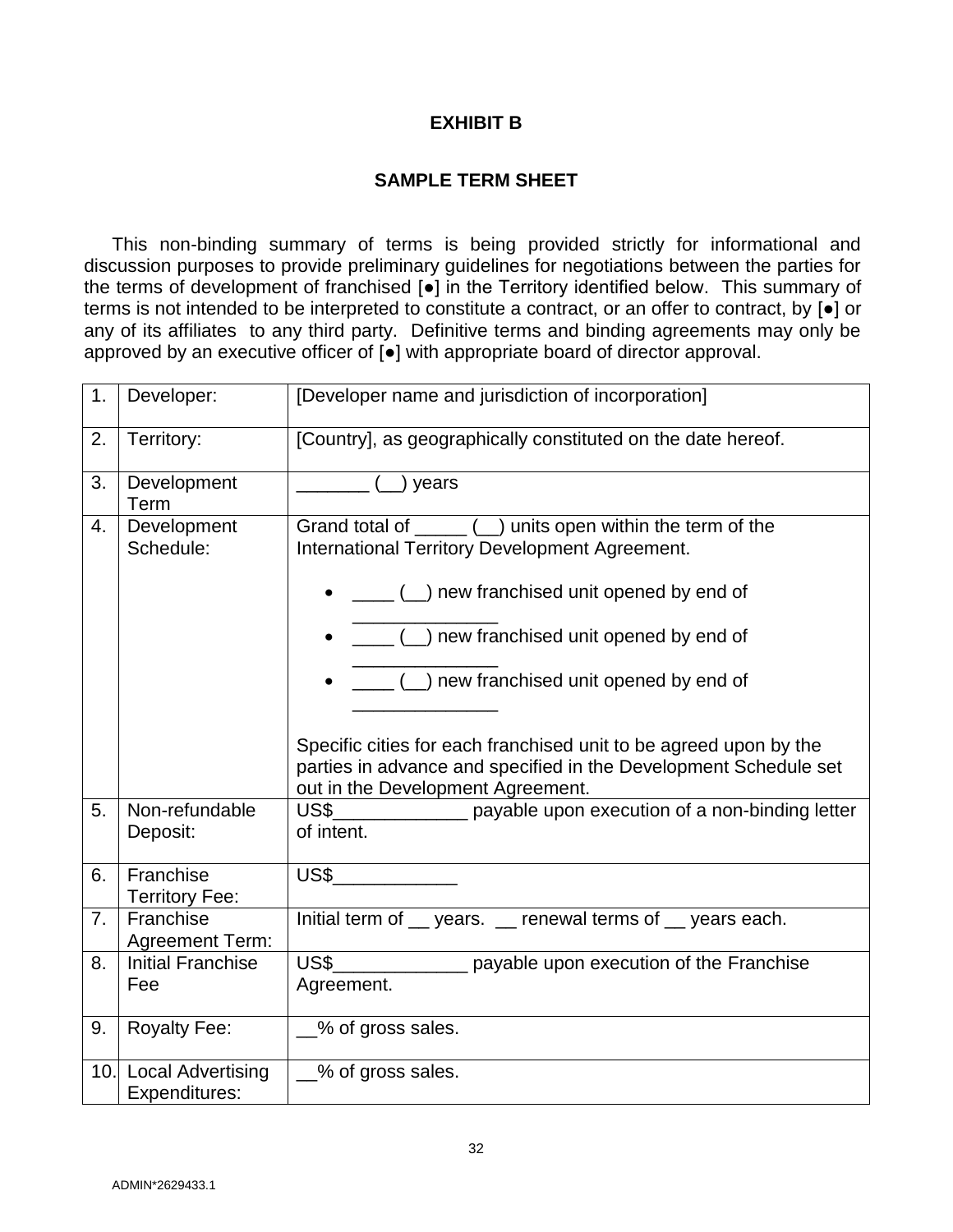|      | 11. Marketing Fee:                  | % of gross sales.                                                                                                                                                                                                                                                                                                |
|------|-------------------------------------|------------------------------------------------------------------------------------------------------------------------------------------------------------------------------------------------------------------------------------------------------------------------------------------------------------------|
| 12.1 | Currency:                           | All payments under the Development Agreement to be in U.S.<br>Dollars.                                                                                                                                                                                                                                           |
| 13.1 | Tax Gross-Up:                       | If withholding taxes or other assessments are imposed on any<br>payments to Franchisor, the amount of such payments shall be<br>increased so that the net amount received by Franchisor will be the<br>same amount as what would have been received by Franchisor had<br>no such tax or assessment been imposed. |
| 14.1 | Guarantor:                          | $\lbrack \bullet \rbrack$                                                                                                                                                                                                                                                                                        |
| 15.  | Governing Law:                      | $\lbrack \bullet \rbrack$                                                                                                                                                                                                                                                                                        |
| 16.  | Contract<br>Language:               | English, unless otherwise required by local law.                                                                                                                                                                                                                                                                 |
| 17.  | <b>Dispute</b><br>Resolution/Venue: | Arbitration in $\lbrack\bullet\rbrack$ administered by $\lbrack\bullet\rbrack$                                                                                                                                                                                                                                   |

## **THIS PRELIMINARY SUMMARY OF TERMS DOES NOT CONTAIN ALL ESSENTIAL TERMS OF A DEVELOPMENT AGREEMENT OR FRANCHISE AGREEMENT FOR A [●].**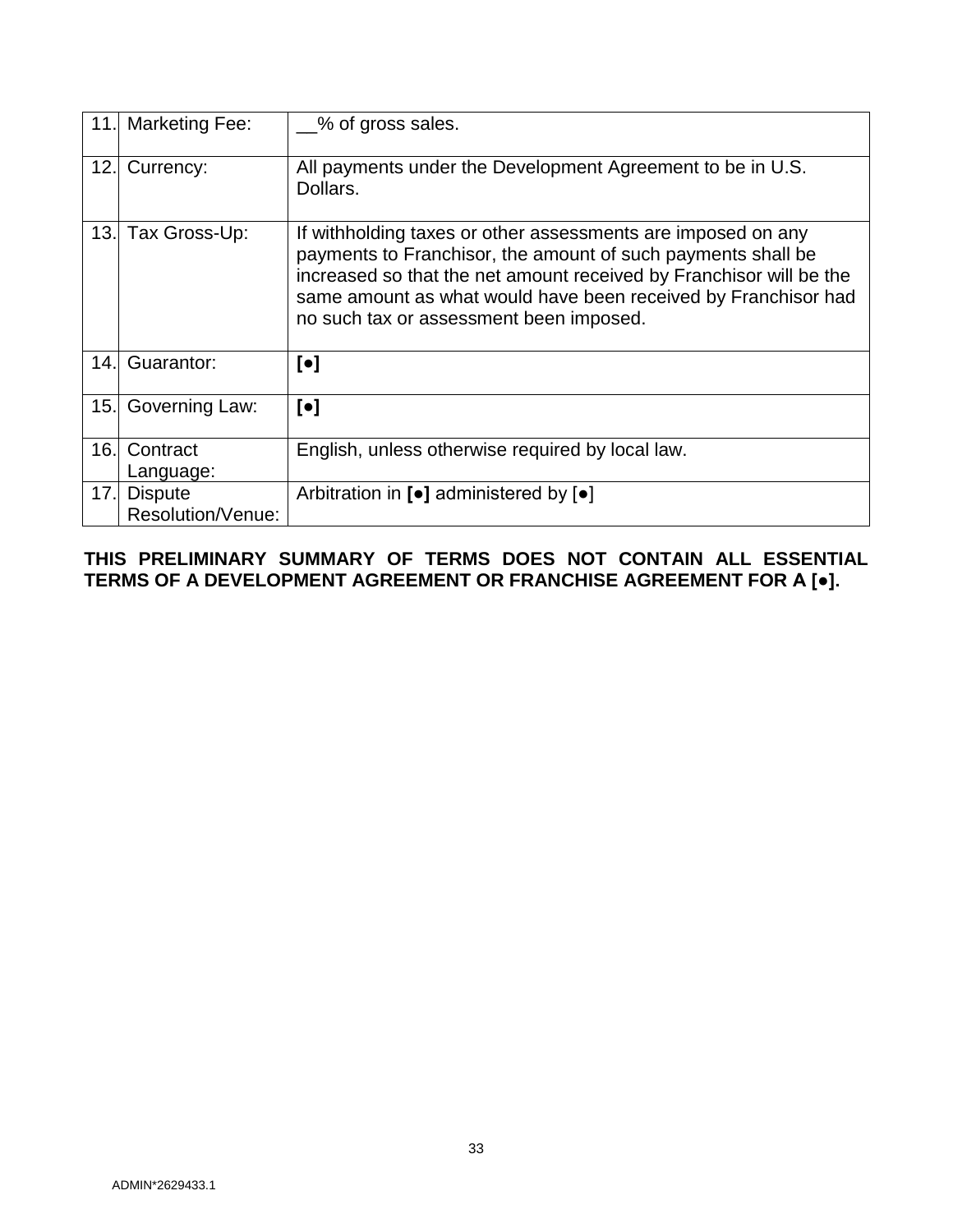## **Typical Local Legal Issues**

By Amy Cheng and Karsten Metzlaff

#### <span id="page-35-0"></span>**INTRODUCTION**

Franchising as a business-format for expansion has grown in many countries around the globe. Less than 30 years ago, only the United States and Canada had regulations offering the sale of franchising. Now, over [30] countries have enacted franchise legislation. While the laws were enacted to protect franchisees, and many of them have similarities, the forms the laws take are not uniform. Practitioners advising clients entering into international transactions must be cognizant that these laws exist, and seek the advice of counsel in the local jurisdiction when appropriate.

In addition to complying with franchise laws, practitioners also have to confront other laws of local jurisdictions when negotiating a cross border transaction. Even if the parties agree that the laws of a state of the United States applies to a transaction, there are certain local laws that will preempt the parties' choice, such as laws governing the franchise relationship, intellectual property laws, privacy laws, and competition laws. Therefore, simply understanding the enforceability of the contract under the parties' choice of law will not be sufficient.

#### **1. Franchise Disclosure/Registration Laws**

The reasons for the increase in legislation of the franchise sector include the recognition of franchising as a unique business model that requires unique legislation and a model that has a higher prospect of generating market value than non-franchised businesses. The increase in the complexity of the regulatory scheme that governs franchises in over 30 countries makes it more challenging for practitioners advising on cross border transactions.

The following countries currently have franchise legislation: Canada (6 of 10 provinces: Alberta, British Columbia, New Brunswick, Manitoba, Ontario, Prince Edward Island); United States, Mexico, Australia, China, France, Belarus, Belgium, Estonia, Brazil, Georgia, Italy, Lithuania, Macau, Moldova, Romania, Russia, Spain, Sweden, Ukraine, People's Republic of China, Indonesia, Japan, Kazakhstan, South Korea, Malaysia, South Africa, Vietnam, Taiwan, and Australia. Most of the laws require pre-contractual disclosure and many of those countries' legislation have been influenced by the US disclosure requirements. While some countries require disclosure as few as 10 days prior to entering into the contractual relationship, some require as much as 30 days. Some jurisdictions also require some sort of cooling off period after the execution of the franchise agreement during which the franchisee can withdraw from the relationship. In a few countries (e.g., Russia, Belarus and Ukraine), the cooling off period is given to both the franchisor and the franchisee.

Some jurisdictions require franchisors to register relevant information about the franchisor and the franchise program in order to be able to sell franchises. Others require registration of the signed agreement.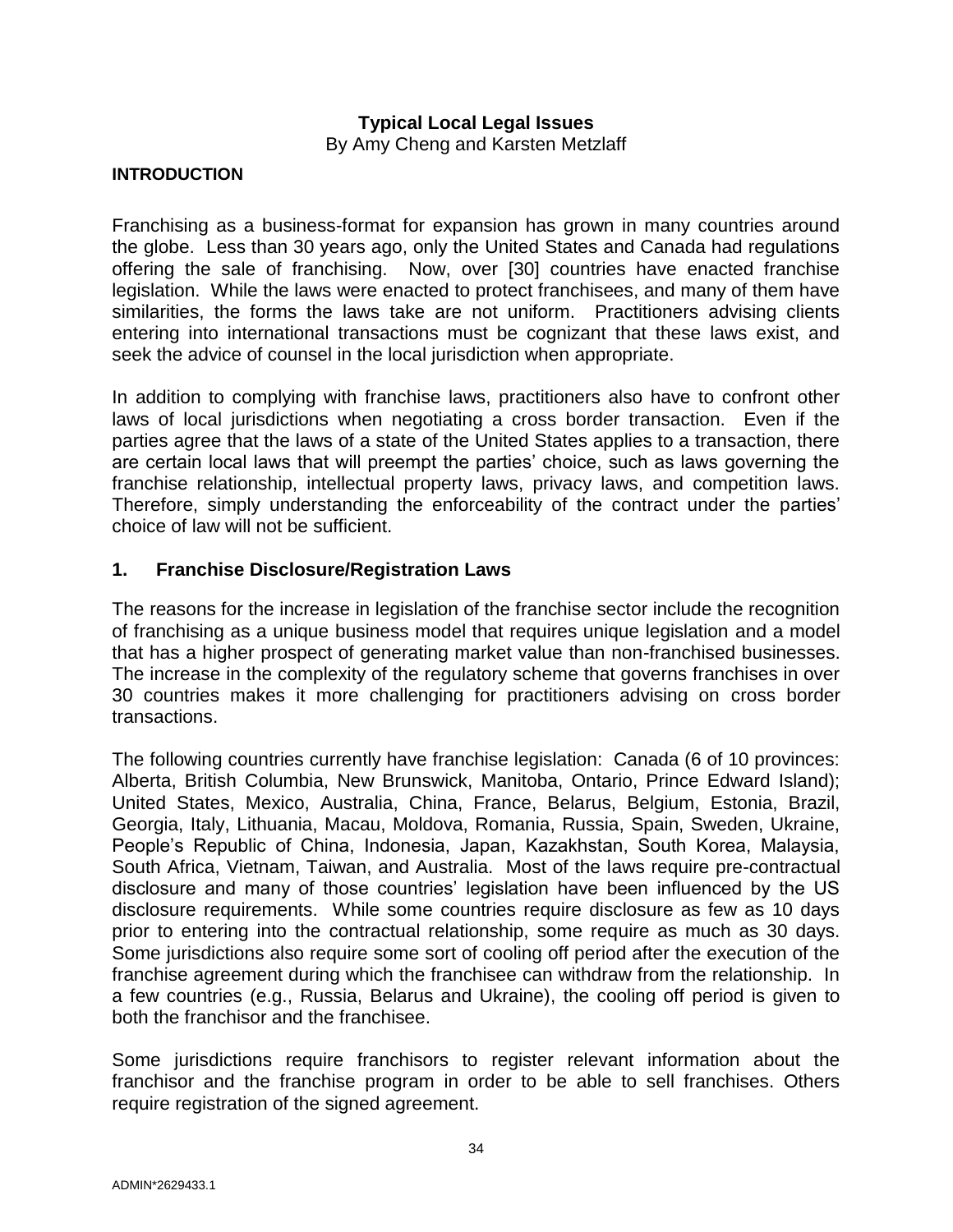Some jurisdictions go as far as requiring certain provisions to be included in the franchise agreement. Indonesia, for example, requires the following provisions to be included in the franchise agreement:

- Name and address of all parties
- Description of intellectual property rights
- Business activity
- Rights and obligations of parties
- Term
- Assistance, facilities, operational counseling, training and marketing provided by the franchisor
- Dispute resolution
- Procedures for extending and terminating contract

## **2. Relationship Laws**

The rise of relationship laws recognized that while disclosure laws provided protection to the franchisee prior to entering into a franchise agreement, they were, to some extent, a disparity in bargaining power that extended beyond contract formation. Franchise relationship legislation was intended to restrict franchisor's discretion in certain areas of contract performance which the regulators thought were of critical importance to franchisees, such as terms, termination, renewals, procurement, and encroachment on franchisee territories. Today, with a handful of exceptions which are "disclosure only" regimes, the majority of franchise laws and regulations around the world contain both pre-contractual disclosure and on-going relationship elements (however, a few countries opted for the "relationship only" approach).

Franchise relationship regulation takes on numerous forms varying from jurisdiction to jurisdiction. To give you some examples:

## 2.1. *The Cooling-Off Period*

The cooling-off period allows the franchisee to terminate the franchise agreement within a specified period after entering the agreement, or prior to the payment of any non-refundable money. Some jurisdictions take the view that a cooling-off period is a necessary protection that gives a franchisee the chance to "back out" of an executed franchise agreement. Example: Australia, China, Malaysia, Mexico, South Africa, Russia, Belarus, and Ukraine all require some sort of cooling-off period after the execution of the franchise agreement during which the franchisee can withdraw from the relationship. These periods range from a thirty day coolingoff period in Mexico to seven days in Australia. In some countries (e.g., Russia, Belarus, and Ukraine) the cooling-off period is given to both the franchisor and franchisee.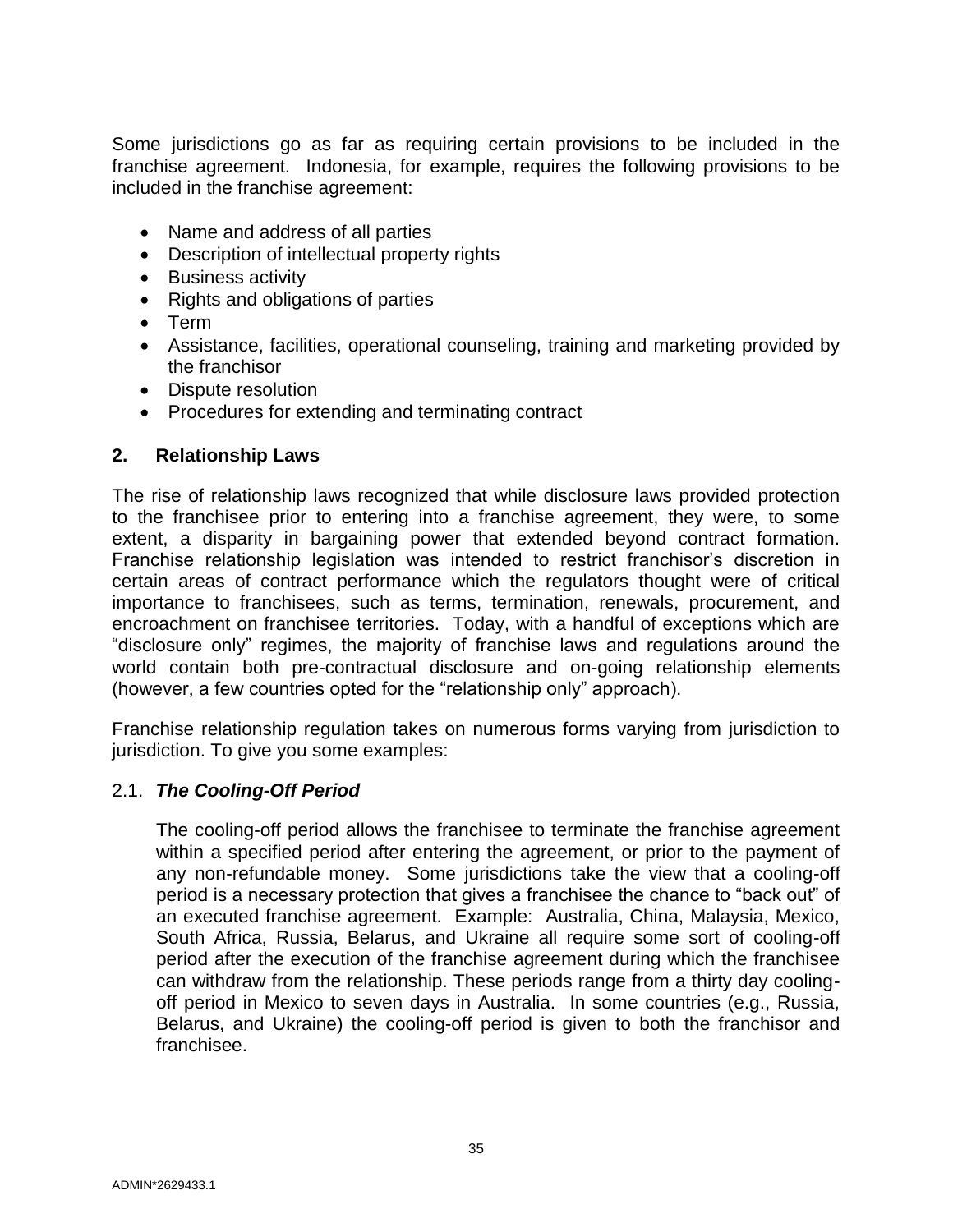## 2.2. *Minimum Term*

Some countries impose a minimum term for the franchise agreement. A minimum term ensures that the franchisee has a chance to recoup its initial investment into the franchised business. Example: In Malaysia, the franchise agreement must be for a minimum period of five years, whereas in Italy the term is three years.

## 2.3. *Territorial Protection*

At the beginning of the cooperation, franchisees often ask for exclusive distribution rights for a specific territory. However, under the applicable antitrust regulations, which are often mandatory, it may not be allowed to absolutely prohibit sales outside the territory completely. Example: In the European Union, active selling into other territories can be prohibited under certain circumstances by the franchisor, but franchisees need to remain free to passively sell to end users and other franchisees regardless of said customer's or franchisee's location. "Passive" sales are unsolicited requests from individual customers.

#### 2.4. *Internet Sales*

In some countries, a prohibition of sales via internet is not a problem at all. Examples: USA and Canada. However, in some countries, a (general) ban on sales via internet is not permissible. Example: European Union.

#### 2.5. *Resale Price maintenance (RPM)*

Basically, every form of direct or indirect price fixing is often prohibited by national laws. Thus, a franchisee must be free to determine at what price he or she wants to sell his or her products or render his or her services. In some jurisdictions, the franchisor may be sometimes entitled to set a maximum price at which the products or services of the franchise system are to be sold. In some situations, RPM might be permissible. Example: In the European Union, the franchisor is allowed to determine the resale price in promotion campaigns for two to six weeks.

#### 2.6. *In-Term and Post Term Competition Bans*

Lots of jurisdictions have enacted relationship laws explicitly restraining in-term and post term competition. In most jurisdictions, non-compete clauses must be reasonable—while others prohibit them all together. Example: In Albania, Moldova, Georgia, and Malaysia, once the relationship has ended, the franchisee is prohibited from competing with the franchisor in the local market. The period of restraint ranges from one year (e.g., Albania, Moldova, and Georgia) to two years (e.g., Malaysia).

#### 2.7. *Restrictions on Termination*

Some jurisdictions have enacted specific relationship laws governing the requirements for termination. Termination of a fixed term may be only allowed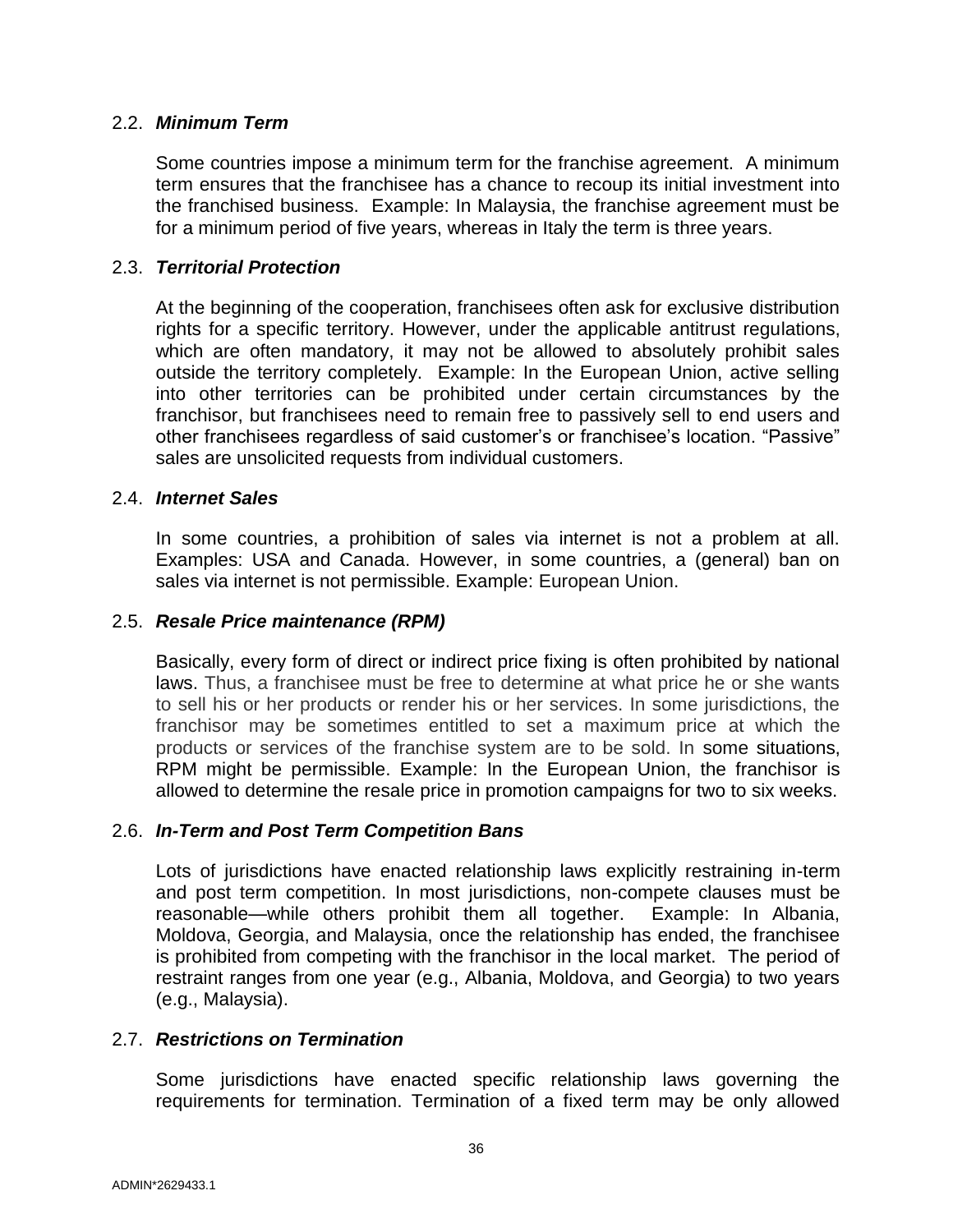under particular circumstances. Example: In Australia, Malaysia, Vietnam, and some of the U.S. states, termination is permissible where: (1) the franchisor has good cause as a basis for termination; or (2) the situation falls within certain circumstances as enumerated in the legislation, i.e., bankruptcy, voluntary abandonment, insolvency, fraud, or criminal conviction. The franchisor must also then comply with certain procedural requirements, such as providing written notice, reasons for termination, and an opportunity to cure the default.

In some jurisdictions, upon termination the franchisor is required to do things such as repurchase inventories, marketing materials, fixtures, and compensate for loss of goodwill. Example: Under the *California Franchise Relations Act*, where a franchisor terminates a franchise other than in accordance with the *Act*, the franchisor shall offer to repurchase the franchisee's resalable current inventory at the lower of the fair wholesale market value or the price paid by the franchisee.

#### 2.8. *Restrictions on Arbitrarily Refusing Renewal*

Some jurisdictions have included in their franchise legislation a franchisee's right to renew the agreement. Absent such legislation, and where no renewal provision is explicitly included in the franchise agreement, the franchisee's rights would expire at the end of the agreed term with little or no compensation to the franchisee who developed the business at the location. Conversely, the franchisor could appropriate the location and goodwill through the award of another franchise or operation of a corporate site. Some jurisdictions have found the need for statutory intervention to protect franchisees from renewal provisions drafted in the franchisor's favour. Example: In Russia, there is an automatic right of renewal if the franchisee has not been in breach of the franchise agreement and the renewal takes place on the same terms as the original agreement.

## 2.9. *Compensation Claim Upon Termination*

Some countries, particularly in the European Union, grant the franchisee under certain conditions a claim for compensation upon termination. Example: In Germany, the Federal Court of Justice has repeatedly clarified that a right to compensation by analogous application of Sec. 89b of the Commercial Code arises if (1) the authorised dealer is included in the sales organisation of the franchisor to the extent that is comparable to that of a commercial agent, and if (2) the franchisee is contractually obliged to transfer his customer base to the franchisor at the latest at the ending of the agreement.

## 2.10.*Language Requirements*

Generally, relationship laws do not have express language requirements. Only four jurisdictions have explicit language requirements—namely, Italy, Vietnam, Indonesia, and the Province of Quebec. In Quebec, however, while the *Charter of the French Language* compels the use of the French language, parties can agree in writing that another language be used. The practical reality is that using the